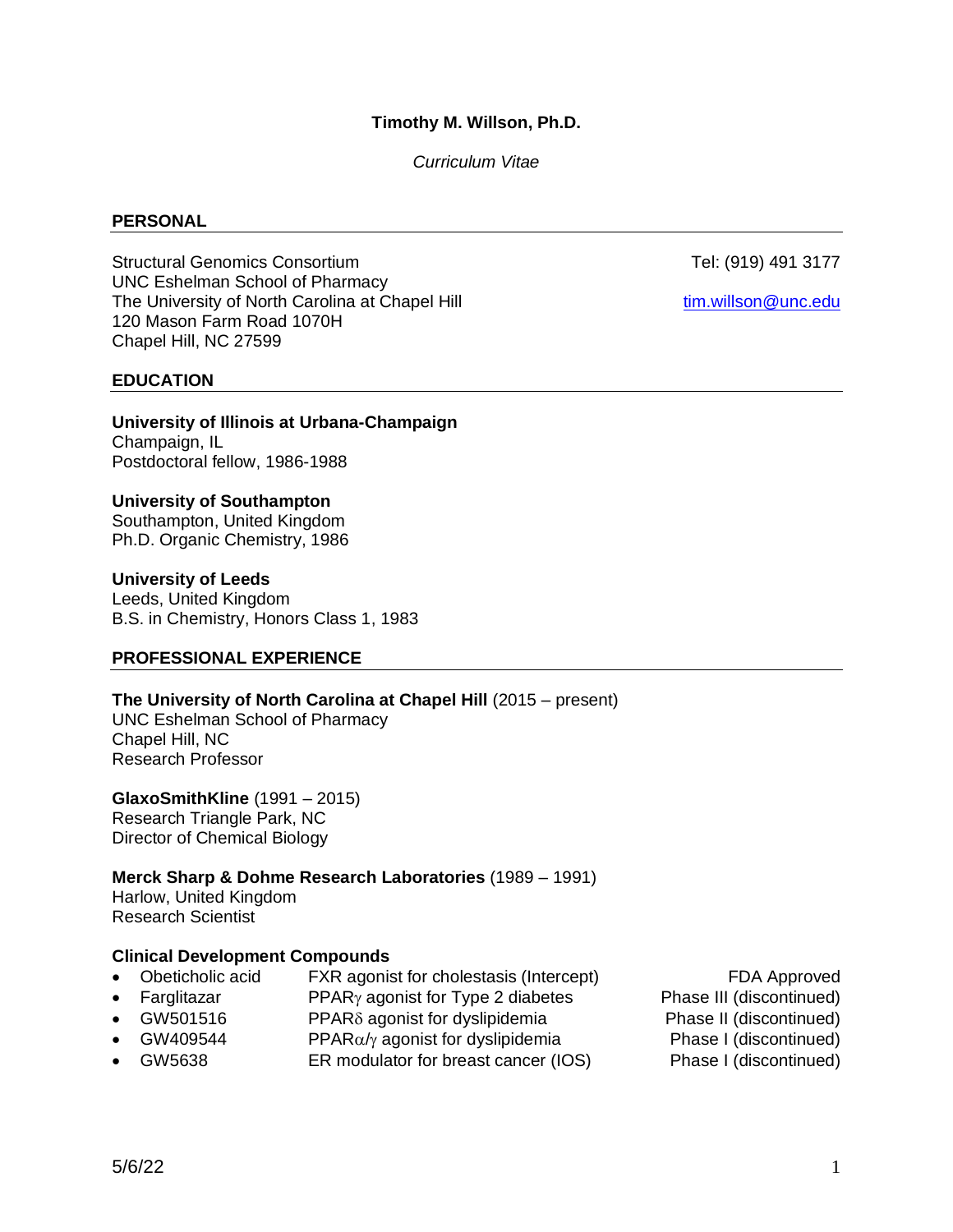## **HONORS**

Listed as one of the world's top 400 living core biomedical researchers in a paper by Boyack, Klavans, Sorensen and Ioannidis. European Journal of Clinical Investigation 2013; 43 (12): 1339-1365

## **BIBLIOGRAPHY AND PRODUCTS OF SCHOLARSHIP**

#### **Publications**

- 1. Yang X, Dickmander RJ, Bayati A, Taft-Benz SA, Smith JL, Brown JW, Lenarcic EM, Yount BL, Chang E, Axtman AD, Baric RS, Heise MT, McPherson PS, Moorman NJ, **Willson TM**. Host kinase CSNK2 is a target for inhibition of pathogenic β-coronaviruses including SARS-CoV-2. bioRxiv [Preprint]. 2022 Jan 4:2022.01.03.474779. doi: 10.1101/2022.01.03.474779. PMID: 35018375; PMCID: PMC8750650.
- 2. Müller S, Ackloo S, Al Chawaf A, Al-Lazikani B, Antolin A, Baell JB, Beck H, Beedie S, Betz UAK, Bezerra GA, Brennan PE, Brown D, Brown PJ, Bullock AN, Carter AJ, Chaikuad A, Chaineau M, Ciulli A, Collins I, Dreher J, Drewry D, Edfeldt K, Edwards AM, Egner U, Frye SV, Fuchs SM, Hall MD, Hartung IV, Hillisch A, Hitchcock SH, Homan E, Kannan N, Kiefer JR, Knapp S, Kostic M, Kubicek S, Leach AR, Lindemann S, Marsden BD, Matsui H, Meier JL, Merk D, Michel M, Morgan MR, Mueller-Fahrnow A, Owen DR, Perry BG, Rosenberg SH, Saikatendu KS, Schapira M, Scholten C, Sharma S, Simeonov A, Sundström M, Superti-Furga G, Todd MH, Tredup C, Vedadi M, von Delft F, **Willson TM**, Winter GE, Workman P, Arrowsmith CH. Target 2035 – update on the quest for a probe for every protein. RSC Medicinal Chemistry. 2021. doi: 10.1039/D1MD00228G.
- 3. Eduful BJ, O'Byrne SN, Temme L, Asquith CRM, Liang Y, Picado A, Pilotte JR, Hossain MA, Wells CI, Zuercher WJ, Catta-Preta CMC, Zonzini Ramos P, Santiago AS, Couñago RM, Langendorf CG, Nay K, Oakhill JS, Pulliam TL, Lin C, Awad D, **Willson TM**, Frigo DE, Scott JW, Drewry DH. Hinge Binder Scaffold Hopping Identifies Potent Calcium/Calmodulin-Dependent Protein Kinase Kinase 2 (CAMKK2) Inhibitor Chemotypes. J Med Chem. 2021 Jul 15. doi: 10.1021/acs.jmedchem.0c02274. Epub ahead of print. PMID: 34264658.
- 4. Cichońska A, Ravikumar B, Allaway RJ, Wan F, Park S, Isayev O, Li S, Mason M, Lamb A, Tanoli Z, Jeon M, Kim S, Popova M, Capuzzi S, Zeng J, Dang K, Koytiger G, Kang J, Wells CI, **Willson TM**; IDG-DREAM Drug-Kinase Binding Prediction Challenge Consortium, Oprea TI, Schlessinger A, Drewry DH, Stolovitzky G, Wennerberg K, Guinney J, Aittokallio T. Crowdsourced mapping of unexplored target space of kinase inhibitors. Nat Commun. 2021 Jun 3;12(1):3307. doi: 10.1038/s41467-021-23165-1. PMID: 34083538; PMCID: PMC817570
- 5. Wells CI, Al-Ali H, Andrews DM, Asquith CRM, Axtman AD, Dikic I, Ebner D, Ettmayer P, Fischer C, Frederiksen M, Futrell RE, Gray NS, Hatch SB, Knapp S, Lücking U, Michaelides M, Mills CE, Müller S, Owen D, Picado A, Saikatendu KS, Schröder M, Stolz A, Tellechea M, Turunen BJ, Vilar S, Wang J, Zuercher WJ, **Willson TM**, Drewry DH. The Kinase Chemogenomic Set (KCGS): An Open Science Resource for Kinase Vulnerability Identification. Int J Mol Sci 2021 Jan 8;22(2):E566. doi: 10.3390/ijms22020566. PMID: 33429995.
- 6. Picado A, Chaikuad A, Wells C, Shrestha S, Zuercher W, Pickett JE, Kwarcinski F, Sinha P, de Silva C, Zutshi R, Liu S, Kannan N, Knapp S, Drewry D, **Willson T**. A Chemical Probe for Dark Kinase STK17B Derives its Potency and High Selectivity Through a Unique P-loop Conformation. J Med Chem. 2020 Dec 10;63(23):14626-14646. doi: 10.1021/acs.jmedchem.0c01174. Epub 2020 Nov 20. PMID: 33215924
- 7. O'Byrne S, Eduful BJ, **Willson TM**, Drewry D. Concise, Gram-Scale Synthesis of Furo[2,3- B]pyridines, with Functional Handles for Chemoselective Cross-Coupling. Tetrahedron Lett. 2020 Sep 17;61(38):152353. doi: 10.1016/j.tetlet.2020.152353. Epub 2020 Aug 16. PMID: 33012852
- 8. Wells CI, Vasta JD, Corona CR, Wilkinson J, Zimprich CA, Ingold MR, Pickett JE, Drewry DH, Pugh KM, Schwinn MK, Hwang BB, Zegzouti H, Huber KVM, Cong M, Meisenheimer PL, **Willson TM**, Robers MB. Quantifying CDK inhibitor selectivity in live cells. Nat Commun. 2020 Jun 2;11(1):2743. doi: 10.1038/s41467-020-16559-0. PubMed PMID: 32488087.
- 9. Asquith CRM, Tizzard GJ, Bennett JM, Wells CI, Elkins JM, **Willson TM**, Poso A, Laitinen T. Targeting the water network in cyclin G associated kinase (GAK) with 4-anilino-quin(az)oline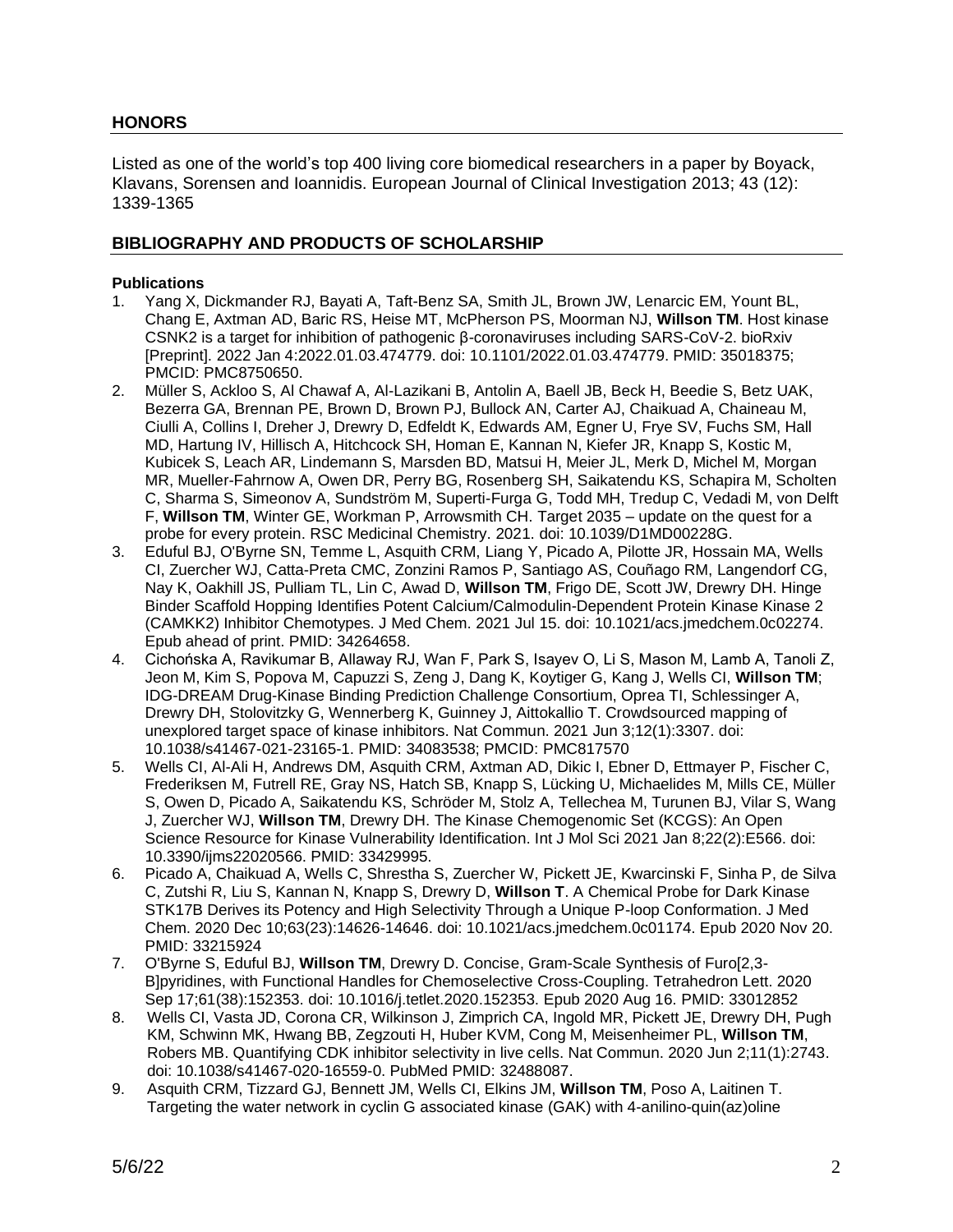inhibitors. ChemMedChem. 2020 May 1. doi:10.1002/cmdc.202000150. Epub 2020 May 26. PubMed PMID: 32358915.

- 10. C Wells, RM Couñago, JC Limas, TL Almeida, J Gowen Cook, DH Drewry, JM Elkins, O Gileadi, NR Kapadia, A Lorente-Macias, JE Pickett, A Riemen, RR Ruela-de-Sousa, **TM Willson**, C Zhang, WJ Zuercher, R Zutshi, AD Axtman SGC-AAK1-1: A Chemical Probe Targeting AAK1 and BMP2K. ACS Med Chem Lett. 2019 Oct 23;11(3):340-345. doi: 10.1021/acsmedchemlett.9b00399. eCollection 2020 Mar 12.
- 11. O'Byrne SN, Scott JW, PilotteJR, Santiago ADS, Langendorf CG, Oakhill JS, Eduful BJ, Wells CI, Zuercher WJ, **Willson TM**, Drewry DH In depth analysis of kinase cross screening data to identify CAMKK2 inhibitory scaffolds. Molecules. 2020 Jan 13;25(2). pii: E325. doi: 10.3390/molecules25020325.
- 12. A Cichonska, B Ravikumar, RJ Allaway, S Park, F Wan, O Isayev, S Li, MJ Mason, A Lamb, ZR Tanoli, M Jeon, S Kim, M Popova, S Capuzzi, J Zeng, K Dang, G Koytiger, J Kang, CI Wells, **TM Willson**, The IDG-DREAM Drug-Kinase Binding Prediction Challenge Consortium, TI Oprea, A Schlessinger, DH Drewry, GA Stolovitzky, K Wennerberg, J Guinney, T Aittokallio. Crowdsourced mapping of unexplored target space of kinase inhibitors bioRxiv 2019.12.31.891812; doi: https://doi.org/10.1101/2019.12.31.891812
- 13. Asquith CRM, Bennett JM, Su L, Laitinen T, Elkins JM, Pickett JE, Wells CI, Li Z, **Willson TM**, Zuercher WJ. Towards the Development of an In vivo Chemical Probe for Cyclin G Associated Kinase (GAK). Molecules. 2019 Nov 6;24(22). pii: E4016. doi: 10.3390/molecules24224016
- 14. Zhang C, Creech K, Zuercher WJ, **Willson TM.** Gram-scale synthesis of FICZ, a photoreactive endogenous ligand of the aryl hydrocarbon receptor. Sci Rep. 2019 Jul 10;9(1):9982 doi: 10.1038/s41598-019-46374-7
- 15. Drewry DH, Wells CI, Zuercher WJ, **Willson TM**. A Perspective on Extreme Open Science: Companies Sharing Compounds without Restriction. SLAS Discovery 2019 Jun;24(5):505-514. doi: 10.1177/2472555219838210.
- 16. Asquith CRM, Berger BT, Wan J, Bennett JM, Capuzzi SJ, Crona DJ, Drewry DH, East MP, Elkins JM, Fedorov O, Godoi PH, Hunter DM, Knapp S, Müller S, Torrice CD, Wells CI, Earp HS, **Willson TM**, Zuercher WJ. SGC-GAK-1: A Chemical Probe for Cyclin G Associated Kinase (GAK). J Med Chem. 2019 Mar 14;62(5):2830-2836. doi: 10.1021/acs.jmedchem.8b01213.
- 17. Agajanian MJ, Walker MP, Axtman AD, Ruela-de-Sousa RR, Serafin DS, Rabinowitz AD, Graham DM, Ryan MB, Tamir T, Nakamichi Y, Gammons MV, Bennett JM, Couñago RM, Drewry DH, Elkins JM, Gileadi C, Gileadi O, Godoi PH, Kapadia N, Müller S, Santiago AS, Sorrell FJ, Wells CI, Fedorov O, **Willson TM**, Zuercher WJ, Major MB. WNT Activates the AAK1 Kinase to Promote Clathrin-Mediated Endocytosis of LRP6 and Establish a Negative Feedback Loop. Cell Rep. 2019 Jan 2;26(1):79-93.e8. doi: 10.1016/j.celrep.2018.12.023.
- 18. Asquith CRM, Godoi PH, Couñago RM, Laitinen T, Scott JW, Langendorf CG, Oakhill JS, Drewry DH, Zuercher WJ, Koutentis PA, **Willson TM**, Kalogirou AS. 1,2,6-Thiadiazinones as novel narrow spectrum Calcium/calmodulin-dependent protein kinase kinase 2 (CaMKK2) inhibitors. Molecules 2018 May 19;23(5). pii: E1221. doi: 10.3390/molecules23051221.
- 19. Krulikas LJ, McDonald IM, Lee B, Okumu DO, East MP, Gilbert TSK, Herring LE, Golitz BT, Wells CI, Axtman AD, Zuercher WJ, **Willson TM**, Kireev D, Yeh JJ, Johnson GL, Baines AT, Graves LM. Application of Integrated Drug Screening/Kinome Analysis to Identify Inhibitors of Gemcitabine-Resistant Pancreatic Cancer Cell Growth. SLAS Discov. 2018 May 1:2472555218773045. doi: 10.1177/2472555218773045. [Epub ahead of print]
- 20. Müller S, Ackloo S, Arrowsmith CH, Bauser M, Baryza JL, Blagg J, Böttcher J, Bountra C, Brown PJ, Bunnage ME, Carter AJ, Damerell D, Dötsch V, Drewry DH, Edwards AM, Edwards J, Elkins JM, Fischer C, Frye SV, Gollner A, Grimshaw CE, IJzerman A, Hanke T, Hartung IV, Hitchcock S, Howe T, Hughes TV, Laufer S, Li VM, Liras S, Marsden BD, Matsui H, Mathias J, O'Hagan RC, Owen DR, Pande V, Rauh D, Rosenberg SH, Roth BL, Schneider NS, Scholten C, Singh Saikatendu K, Simeonov A, Takizawa M, Tse C, Thompson PR, Treiber DK, Viana AY, Wells CI, **Willson TM**, Zuercher WJ, Knapp S, Mueller-Fahrnow A. Donated chemical probes for open science. Elife. 2018 Apr 20;7. pii: e34311. doi: 10.7554/eLife.34311.
- 21. Pariollaud M, Gibbs JE, Hopwood TW, Brown S, Begley N, Vonslow R, Poolman T, Guo B, Saer B, Jones DH, Tellam JP, Bresciani S, Tomkinson NC, Wojno-Picon J, Cooper AW, Daniels DA, Trump RP, Grant D, Zuercher W, **Willson TM**, MacDonald AS, Bolognese B, Podolin PL, Sanchez Y,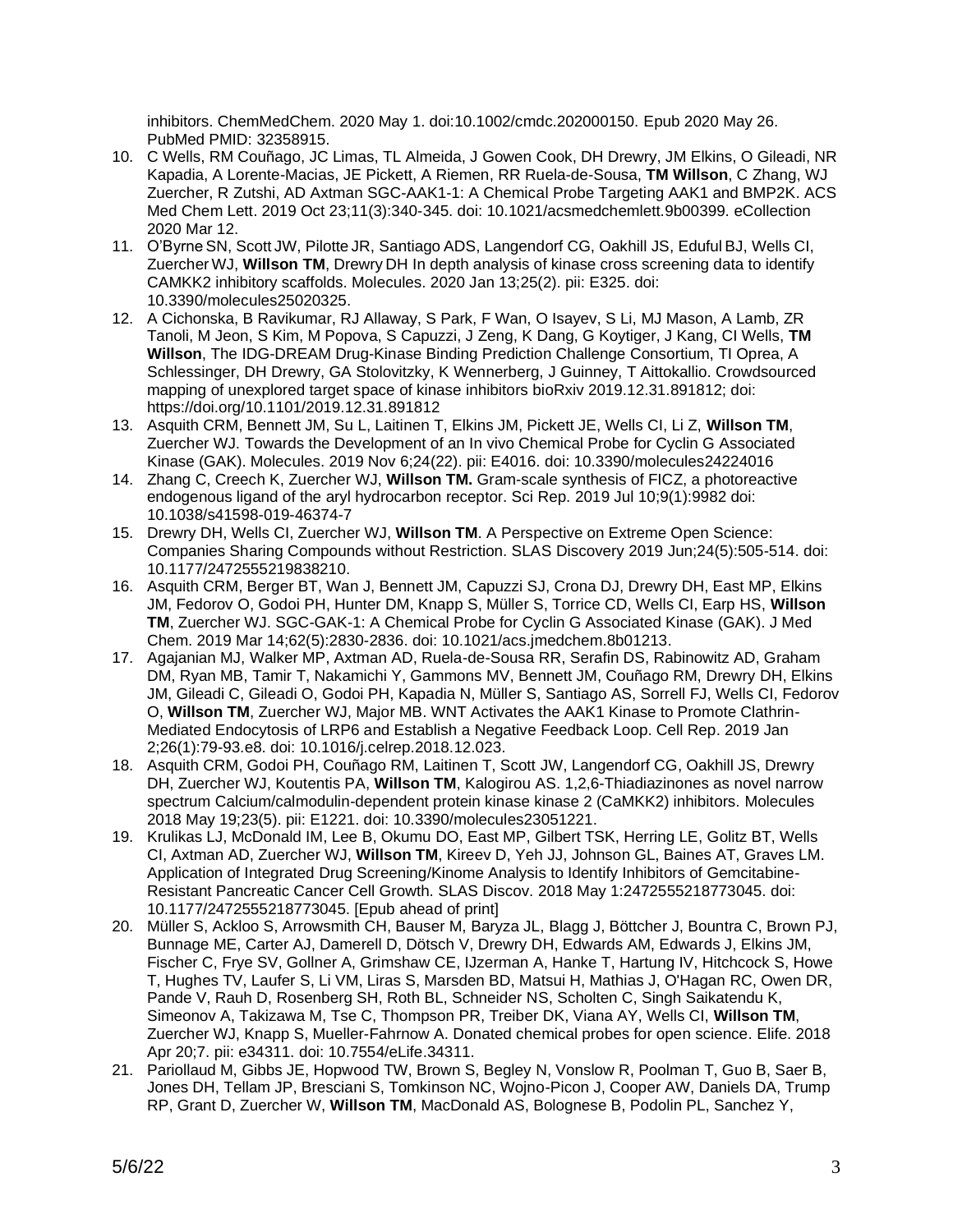Loudon AS, Ray DW. Circadian clock component REV-ERBα controls homeostatic regulation of pulmonary inflammation. J Clin Invest. 2018 Jun 1;128(6):2281-2296. doi: 10.1172/JCI93910. Epub 2018 Apr 30.

- 22. Vasta JD, Corona CR, Wilkinson J, Zimprich CA, Hartnett JR, Ingold MR, Zimmerman K, Machleidt T, Kirkland TA, Huwiler KG, Ohana RF, Slater M, Otto P, Cong M, Wells CI, Berger BT, Hanke T, Glas C, Ding K, Drewry DH, Huber KVM, **Willson TM**, Knapp S, Müller S, Meisenheimer PL, Fan F, Wood KV, Robers MB. Quantitative, Wide-Spectrum Kinase Profiling in Live Cells for Assessing the Effect of Cellular ATP on Target Engagement. *Cell Chem Biol.* 2018 Feb 15;25(2):206-214.e11. doi: 10.1016/j.chembiol.2017.10.010.
- 23. Asquith CRM, Laitinen T, Bennett JM, Godoi PH, East MP, Tizzard GJ, Graves LM, Johnson GL, Dornsife RE, Wells CI, Elkins JM, **Willson TM**, Zuercher WJ. Identification and Optimization of 4- Anilinoquinolines as Inhibitors of Cyclin G Associated Kinase. *ChemMedChem.* 2018 Jan 8;13(1):48-66. doi: 10.1002/cmdc.201700663.
- 24. Drewry DH, Wells CI, Andrews DM, Angell R, Al-Ali H, Axtman AD, Capuzzi SJ, Elkins JM, Ettmayer P, Frederiksen M, Gileadi O, Gray N, Hooper A, Knapp S, Laufer S, Luecking U, Michaelides M, Müller S, Muratov E, Denny RA, Saikatendu KS, Treiber DK, Zuercher WJ, **Willson TM**. Progress towards a public chemogenomic set for protein kinases and a call for contributions. *PLoS One.* 2017 12(8):e0181585. doi: 10.1371/journal.pone.0181585.
- 25. Smith SH, Jayawickreme C, Rickard DJ, Nicodeme E, Bui T, Simmons C, Coquery CM, Neil J, Pryor WM, Mayhew D, Rajpal DK, Creech K, Furst S, Lee J, Wu D, Rastinejad F, **Willson TM**, Viviani F, Morris DC, Moore JT, Cote-Sierra J. Tapinarof Is a Natural AhR Agonist that Resolves Skin Inflammation in Mice and Humans. *J Invest Dermatol.* 2017 137(10):2110-2119. doi: 10.1016/j.jid.2017.05.004.
- 26. R. M. Counago, A. D. Axtman, H. Azevedo, D. H Drewry, J. M. Elkins, O. Gileadi, C. R. W. Guimarães, A. Mascarello, C. I. Wells, T. M. Willson, and W. J. Zuercher. Development of narrow spectrum ATP-competitive kinase Inhibitors as probes for BIKE and AAK1. *bioRxiv* 094631; doi: 10.1101/094631.
- 27. J. M. Elkins, V. Fedele, M. Szklarz, K. R. Abdul Azeez, E. Salah, J. Mikolajczyk, S. Romanov, N. Sepetov, X. P. Huang, B. L. Roth, A. Al Haj Zen, D. Fourches, E. Muratov, A .Tropsha, J. Morris, B. A. Teicher, M. Kunkel, E. Polley, K. E. Lackey, F. L. Atkinson, J. P. Overington, P. Bamborough, S. Müller, D. J. Price, T. M. Willson, D. H. Drewry, S. Knapp, and W. J. Zuercher. Comprehensive characterization of the Published Kinase Inhibitor Set. *Nat. Biotechnol.* 2016 34 95-103.
- 28. P. Chen, A. Chaikuad, P. Bamborough, M. Bantscheff, C. Bountra, C-W Chung, O. Fedorov, P. Grandi, D. Jung, R. Lesniak, M. Lindon, S. Müller, M. Philpott, R. Prinjha, C. Rogers, C. Selenski, C. Tallant, T. Werner, T. Willson, S. Knapp, and D. Drewry. Discovery and characterization of GSK2801, a selective chemical probe for the bromodomains BAZ2A and BAZ2B. *J. Med. Chem.* 2016 59 1410-24.
- 29. C. A. Arrowsmith, J. E. Audia, C. Austin, J. Baell, J. Bennett, J. Blagg, C. Bountra, P. E. Brennan, P. J. Brown, M. E. Bunnage, C. Buser-Doepner, R. M. Campbell, A. J. Carter, P. Cohen, R. A. Copeland, B. Cravatt, J. L. Dahlin, D. Dhanak, A. M. Edwards, S. V. Frye, N. Gray, C. E. Grimshaw, D. Hepworth, T. Howe, K. V. M. Huber, J. Jin, S. Knapp, J. D. Kotz, R. G. Kruger, D. Lowe, M. M. Mader, B. Marsden, A. Mueller-Fahrnow, S. Müller, R. C. O'Hagan, J. P. Overington, D. R. Owen, S. H. Rosenberg, B. Roth, R. Ross, M. Schapira, S. L. Schreiber, B. Shoichet, M. Sundström, G. Superti-Furga, J. Taunton, L. Toledo-Sherman, C. Walpole, M. A. Walters, T. M. Willson, P. Workman, R. N. Young, and W. J. Zuercher. The promise and peril of chemical probes. *Nat. Chem. Biol.* 2015 11 536-541.
- 30. D. H. Drewry, T. M. Willson, and W. J. Zuercher. Seeding collaborations to advance kinase science with the GSK Published Kinase Inhibitor Set (PKIS). *Curr. Topics Med. Chem.* 2014 14 340-342.
- 31. R. P. Trump, S. Bresciani, A. W. Cooper, J. Tellam, J. Wojno, J. Blaikley, L. A. Orband-Miller, J. A. Kashatus, M. Boudjelal, H. C. Dawson, A. Loudon, D. W. Ray, D. Grant, S. N. Farrow, T. M. Willson, N. C. Tomkinson. Optimized chemical probes for REV-ERB∝. *J. Med. Chem.* 2013 56 4729-4737.
- 32. S. Knapp, J. Blagg, S. Burley, D. H. Drewry, A. Edwards, D. Fabbro, P. Gillespie, N. S Gray, B. Kuster, K. E Lackey, N. C O Tomkinson, T. M Willson, P. Workman, and W. J Zuercher. A publicprivate partnership to unlock the untargeted kinome, *Nat. Chem. Biol***.** 2013 9 3-6.
- 33. S. N. Farrow, R. Solari, and T. M. Willson. The importance of chronobiology to drug discovery. *Expert Opin. Drug Discov.* 2012 7 535-541.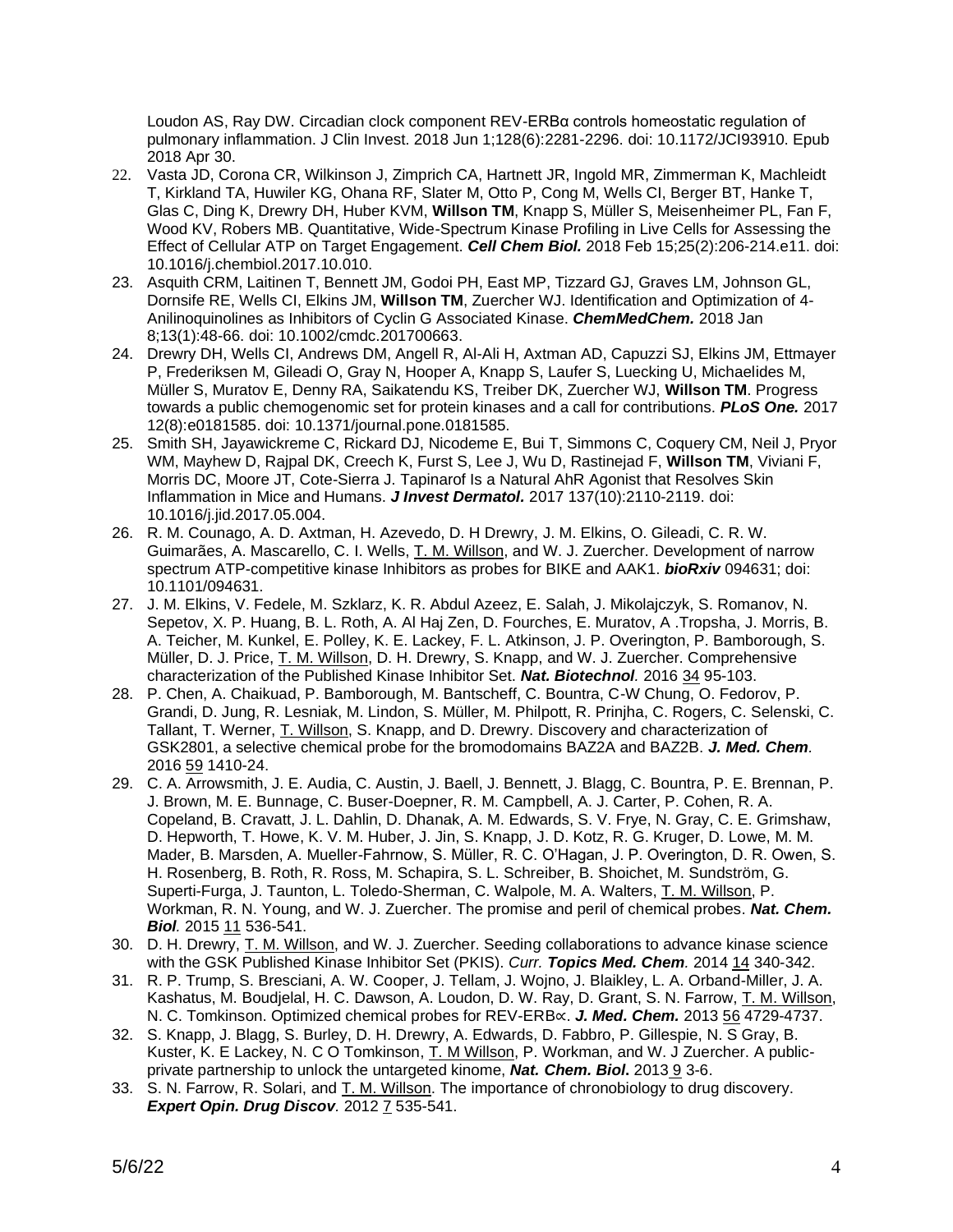- 34. J. Miao, S.-E. Choi, S. M. Seok, L. Yang, W. J. Zuercher, Y. Xu, T. M. Willson, H. E. Xu and J. Kim Kemper. Ligand-dependent regulation of the activity of the orphan nuclear receptor, Small Heterodimer Partner (SHP), in the repression of bile acid biosynthetic CYP7A1 and CYP8B1 genes. *Mol. Endocrinol.* 2011 25 1159–1169.
- 35. R. J. Whitby, J. Stec, R. D. Blind, S. Dixon, L. M. Leesnitzer, L. A. Orband-Miller, S. P. Williams, T. M. Willson, R. Xu, W. J. Zuercher, F. Cai, and H. A. Ingraham. Small molecule agonists of the orphan nuclear receptors steroidogenic factor-1 (SF-1, NR5A1) and liver receptor homolog-1 (LRH-1, NR5A2). *J. Med. Chem.* 2011 54 2266–2281.
- 36. M. [Sime,](http://www.sciencedirect.com/science/article/pii/S0960894X11008717) A. [C. Allan,](http://www.sciencedirect.com/science/article/pii/S0960894X11008717) P. [Chapman,](http://www.sciencedirect.com/science/article/pii/S0960894X11008717) C. [Fieldhouse,](http://www.sciencedirect.com/science/article/pii/S0960894X11008717) G. [M.P. Giblin,](http://www.sciencedirect.com/science/article/pii/S0960894X11008717) M. [P. Healy,](http://www.sciencedirect.com/science/article/pii/S0960894X11008717) M. [H. Lambert,](http://www.sciencedirect.com/science/article/pii/S0960894X11008717) L. [M.](http://www.sciencedirect.com/science/article/pii/S0960894X11008717)  [Leesnitzer,](http://www.sciencedirect.com/science/article/pii/S0960894X11008717) A. [Lewis,](http://www.sciencedirect.com/science/article/pii/S0960894X11008717) R. [V. Merrihew,](http://www.sciencedirect.com/science/article/pii/S0960894X11008717) R. [A. Rutter,](http://www.sciencedirect.com/science/article/pii/S0960894X11008717) R. [Sasse,](http://www.sciencedirect.com/science/article/pii/S0960894X11008717) B. [G. Shearer,](http://www.sciencedirect.com/science/article/pii/S0960894X11008717) T. [M. Willson,](http://www.sciencedirect.com/science/article/pii/S0960894X11008717) R. [X. Xu,](http://www.sciencedirect.com/science/article/pii/S0960894X11008717) D. [J. Virley.](http://www.sciencedirect.com/science/article/pii/S0960894X11008717) Discovery of GSK1997132B a novel centrally penetrant benzimidazole PPARγ partial agonist. *Bioorg. Med. Chem. Lett.* 2011 21 5568-5571.
- 37. R. Isserlin, S. Frye, T. Willson, F. H. Yu, G. D. Bader, and A. M. Edwards. The human genome and drug discovery after a decade. Roads (still) not taken. *Quant. Biol.* 2011 1–14.
- 38. M. Edwards, R. Isserlin, G. D. Bader, S. V. Frye, T. M. Willson and Frank H. Yu. Too many roads not taken. *Nature* 2011 470 163–165.
- 39. R. A. Ngala, C. J. Stocker, A.G. Roy, D. Hislop, E. Wargent, R.Bell, D. Hassall, J.D. Harling, A. N. Billin, T. M. Willson, J.R.S. Arch, and M.A. Cawthorne. A new, highly selective murine peroxisome proliferator-activated receptor  $\delta$  agonist increases responsiveness to thermogenic stimuli and glucose uptake in skeletal muscle in obese mice. *Diabetes Obes. Metab.,* 2011 13 455-464.
- 40. D. Grant, L. Yin, J. L. Collins, D. J. Parks, L. A. Orband-Miller, G. B. Wisely, S. Joshi, M. A. Lazar, T. M. Willson, and W. J. Zuercher. GSK4112, a small molecule chemical probe for the cell biology of the nuclear heme receptor rev-erb $\alpha$ . **ACS Chem. Biol.** 2010 5 925–932.
- 41. W. J. Zuercher, R. G. Buckholz, N. Campobasso, J. L. Collins, C. M. Galardi, R. T. Gampe, S. M. Hyatt, S. L. Merrihew, J. T. Moore, J. A. Oplinger, P R. Reid, P. K. Spearing, T. B. Stanley, E. L. Stewart, and T. M. Willson. Discovery of tertiary sulfonamides as potent liver X receptor antagonists. **J. Med. Chem.** 2010 53 3412-3416.
- 42. B. G. Shearer, R. W. Wiethe, A. Ashe, A. N. Billin, J. M. Way, T. B. Stanley, C. D. Wagner, R. X. Xu, L. M. Leesnitzer, R. V. Merrihew, T. W. Shearer, M. R. Jeune, J. C. Ulrich and T. M. Willson. Identification and characterization of 4-chloro-N-(2-{[5-trifluoromethyl)-2 pyridyl]sulfonyl}ethyl)benzamide (GSK3787), a selective and irreversible peroxisome proliferatoractivated receptor δ (PPARδ) antagonist. *J. Med. Chem.* 2010 53 1857-1861.
- 43. Y. Zhang, L. Yin, J. Anderson, H. Ma, F. J. Gonzalez, T. M. Willson, and P. A. Edwards. Identification of novel pathways that control farnesoid X receptor-mediated hypocholesterolemia. *J. Biol. Chem.* 2010 285 3035-3043.
- 44. R. N. Margolis, D. D. Moore, T. M. Willson and R. K. Guy, Chemical Approaches to Nuclear Receptors in Metabolism. *Sci. Signal.* 2009 2 mr5.
- 45. M. Edwards, C. Bountra, D. J. Kerr and T. M. Willson. Open access chemical and clinical probes to support drug discovery. *Nat. Chem. Biol.* 2009 5 436-440.
- 46. J. D. Norris, J. D. Joseph, A. B. Sherk, D. Juzumiene, P. S. Turnbull, S. W. Rafferty, H. Cui, E. Anderson, D. Fan, D. A. Dye, X. Deng, D. Kazmin, C-Y. Chang, T. M. Willson, and D. P. McDonnell. Differential presentation of protein interaction surfaces on the androgen receptor defines the pharmacological actions of bound ligands. *Chem. Biol.* 2009 16 452-460.
- 47. S. Fang, S. Tsang, R. Jones, B. Ponugoti, H. Yoon, S. Y. Wu, C. M. Chiang, T. M. Willson, and J. K. Kemper. The P300 acetylase is critical for ligand-activated farnesoid X receptor (FXR) induction of SHP. *J. Biol. Chem.* 2008 283 35086-35095.
- 48. E. Y. Chao, J. A. Caravella, M. A. Watson, N. Campobasso, S. Ghisletti, A. N. Billin, C. Galardi, P. Wang, B. A. Laffitte, M. A. Iannone, B. J. Goodwin, J. A. Nichols, D. J. Parks, E. Stewart, R. W. Wiethe, S. P. Williams, A. Smallwood, K. H. Pearce, C. K. Glass, T. M. Willson, W. J. Zuercher, and J. L. Collins. Structure-guided design of N-phenyl tertiary amines as transrepression-selective liver X receptor modulators with anti-inflammatory activity. *J. Med. Chem.* 2008 51 5758-5765.
- 49. M. A. Birrell, J. De Alba, M. C. Catley, E. Hardaker, S. Wong, M. Collins, D. L. Clarke, S. N. Farrow, T. M. Willson, J. L. Collins, and M. G. Belvisi. Liver X receptor agonists increase airway reactivity in a model of asthma via increasing airway smooth muscle growth. *J. Immunol.* 2008 181 4265-4271.
- 50. B. G. Shearer, H. S. Patel, A. N. Billin, J. M. Way, D. A. Winegar, M. H. Lambert, R. X. Xu, L. M. Leesnitzer, R. V. Merrihew, S. Huet, and T. M. Willson, Discovery of a novel class of PPAR<sub>o</sub> partial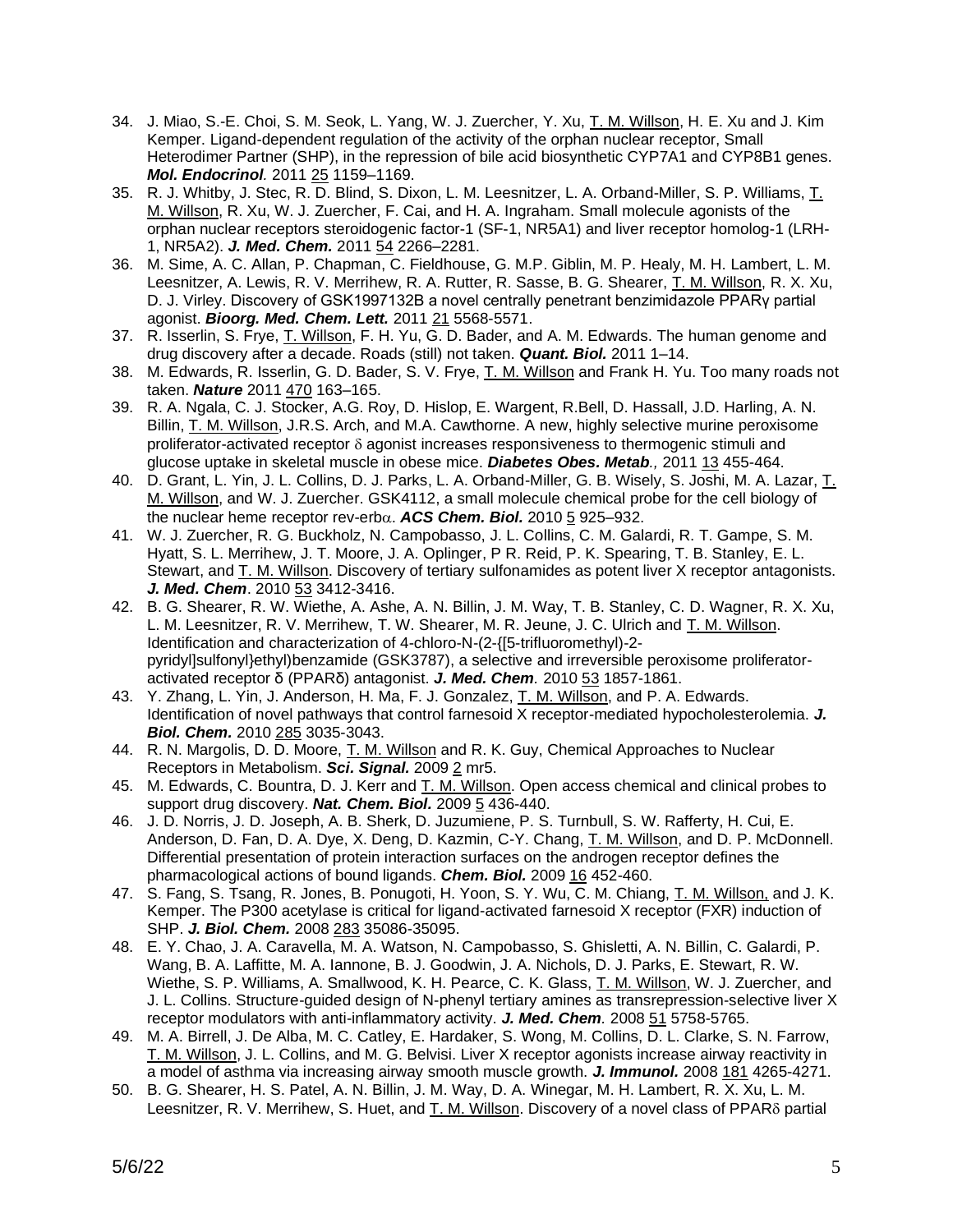agonists. **Bioorg. Med. Chem. Lett**. 2008 18 5018-5022.

- 51. C. A. Phelan, J. M. Weaver, D. J. Steger, S. Joshi, J. T. Maslany, J. L. Collins, W. J. Zuercher, T. M. Willson, M. Walker, M. Jaye, and M. A. Lazar. Selective partial agonism of liver X receptor  $\alpha$  is related to differential corepressor recruitment. *Mol. Endocrinol.* 2008 22 2241-2249.
- 52. Q. Jiang, C. Y. Lee, S. Mandrekar, B. Wilkinson, P. Cramer, N. Zelcer, K. Mann, B. Lamb, T. M. Willson, J. L. Collins, J. C. Richardson, J. D. Smith, T. A. Comery, D. Riddell, D. M. Holtzman, P. Tontonoz, and G. E. Landreth. ApoE promotes the proteolytic degradation of Abeta. *Neuron* 2008 58 681-93.
- 53. H. Wang, H. Li, L. B. Moore, M. D. L. Johnson, J. M. Maglich, B. Goodwin, O. R. R. Ittoop, B. Wisely, K. Creech, D. J. Parks, J. L. Collins, T. M. Willson, G. V. Kalpana, M. Venkatesh, W. Xie, S. Y. Cho, J. Roboz, M. Redinbo, J. T. Moore, and S. Mani. The phytoestrogen coumestrol is a naturally occurring antagonist of the human pregnane X receptor. *Mol. Endocrinol.* 2008 22 838-857.
- 54. B. G. Shearer, D. J. Steger, J. M. Way, T. B. Stanley, D. C. Lobe, D. A. Grillot, M. A. Iannone, M. A. Lazar, T. M. Willson, and A. N. Billin. Identification and characterization of a selective  $PPAR\beta/\delta$ (NR1C2) antagonist. *Mol. Endocrinol.* 2008 22 523-529.
- 55. E. E. Girroir, H. E. Hollingshead, A. N. Billin, T. M. Willson, G. P. Robertson, A. K. Sharma, S. Amind, F. J. Gonzalez, and J. M. Peters. Peroxisome proliferator-activated receptor- $\beta/\delta$  (PPAR $\beta/\delta$ ) ligands inhibit growth of UACC903 and MCF7 human cancer cell lines. *Toxicology* 2008 243 236- 243.
- 56. U. Risérus, D. Sprecher, T. Johnson, E. Olson, S. Hirschberg, A. Liu, Z. Fang, P. Hegde, D. Richards, L. Sarov-Blat, J. C. Strum, S. Basu, J. Cheeseman, B. A. Fielding, S. M. Humphreys, T. Danoff, N. R. Moore, P. Murgatroyd, S. O'Rahilly, P. Sutton, T. Willson, D. Hassall, K. N. Frayn, and F. Karpe. Activation of Peroxisome Proliferator–Activated Receptor (PPAR)  $\delta$  Promotes Reversal of Multiple Metabolic Abnormalities, Reduces Oxidative Stress, and Increases Fatty Acid Oxidation in Moderately Obese Men. *Diabetes* 2008 57 332-339.
- 57. H. E. Hollingshead, M. G. Borland, A. N. Billin, T. M. Willson, F. J. Gonzalez, and J. M. Peters. Ligand activation of peroxisome proliferator-activated receptor- $\beta/\delta$  (PPAR $\beta/\delta$ ) and inhibition of cyclooygenase-2 (COX2) attenuate colon carcinogenesis through independent signaling mechanisms. *Carcinogenesis* 2008 29 169-176.
- 58. S. M. Hyatt, E. Lockamy, R. A. Stein, D. P. McDonnell, A. B. Miller, L. A. Orband-Miller, T. M. Willson, and W. J. Zuercher. On the intractability of estrogen-related receptor  $\alpha$  as a target for activation by small molecules. *J. Med. Chem.* 2007 50 6722-6724.
- 59. M. A. Birrell, M. C. Catley, E. Hardaker, S. Wong, T. M. Willson, K. McCluskie, T. Leonard, S.N. Farrow, J. L. Collins, S. Haj-Yahia, M. G. Belvisi. Novel role for the liver X nuclear receptor in the suppression of lung inflammatory responses. *J. Biol. Chem.* 2007 282 31882-31890.
- 60. H. E. Hollingshead, R. L. Killins, M. G. Borland, E. E. Girroir, A. N. Billin, T. M. Willson, A. K. Sharma, S. Amin, F. J. Gonzalez, J. M. Peters. Peroxisome proliferator-activated receptor- $\beta/\delta$ (PPAR/) ligands do not potentiate growth of human cancer cell lines. *Carcinogenesis* 2007 28 2641-2649.
- 61. H. E. Hollingshead, K. Morimura, M. Adachi, M. J. Kennett, A. N. Billin, T. M. Willson, F. J. Gonzalez, and J. M. Peters. PPAR $\beta/\delta$  protects against experimental colitis through a ligand-independent mechanism. *Digestive Disease Sci.* 2007 52 2912-2919.
- 62. R. P. Trump, J. E. Cobb, B. G. Shearer, M. H. Lambert, R. T. Nolte, T. M. Willson, R. G. Buckholz, S. M. Zhao, L. M. Leesnitzer, M. A. Iannone, K. H. Pearce, A. N. Billin, and W. J. Hoekstra. Cocrystal structure quided array synthesis of PPAR<sub>Y</sub> inverse agonists. **Bioorg Med Chem Lett.** 2007 17 3916-3920.
- 63. D. Burdick, M. T. Bility, E. E. Girroir, A. N. Billin, T. M. Willson, F. J. Gonzalez, and J. M. Peters. Ligand activation of peroxisome proliferator-activated receptor- $\beta/\delta$  (PPAR $\beta/\delta$ ) inhibits cell growth of human N/TERT-1 keratinocytes. *Cellular Signal.* 2007 19 1163-1171.
- 64. M. A. Lazar and T. M. Willson. Sweet Dreams for LXR. *Cell Met.* 2007 5 159-161.
- 65. Y. Xue, E. Chao, W. J. Zuercher, T. M. Willson, J. L. Collins, and M. R. Redinbo. Crystal structure of the PXR-T1317 complex provides a scaffold to examine the potential for receptor antagonism. **Bioorg. Med. Chem.** 2007 **5** 2156-2166.
- 66. S. Ghisletti, W. Huang, S. Ogawa, G. Pascual, M.-E. Lin, T. M. Willson, M. G. Rosenfeld, and C. K. Glass. Parallel SUMOylation-dependent pathways mediate gene- and signal-specific transrepression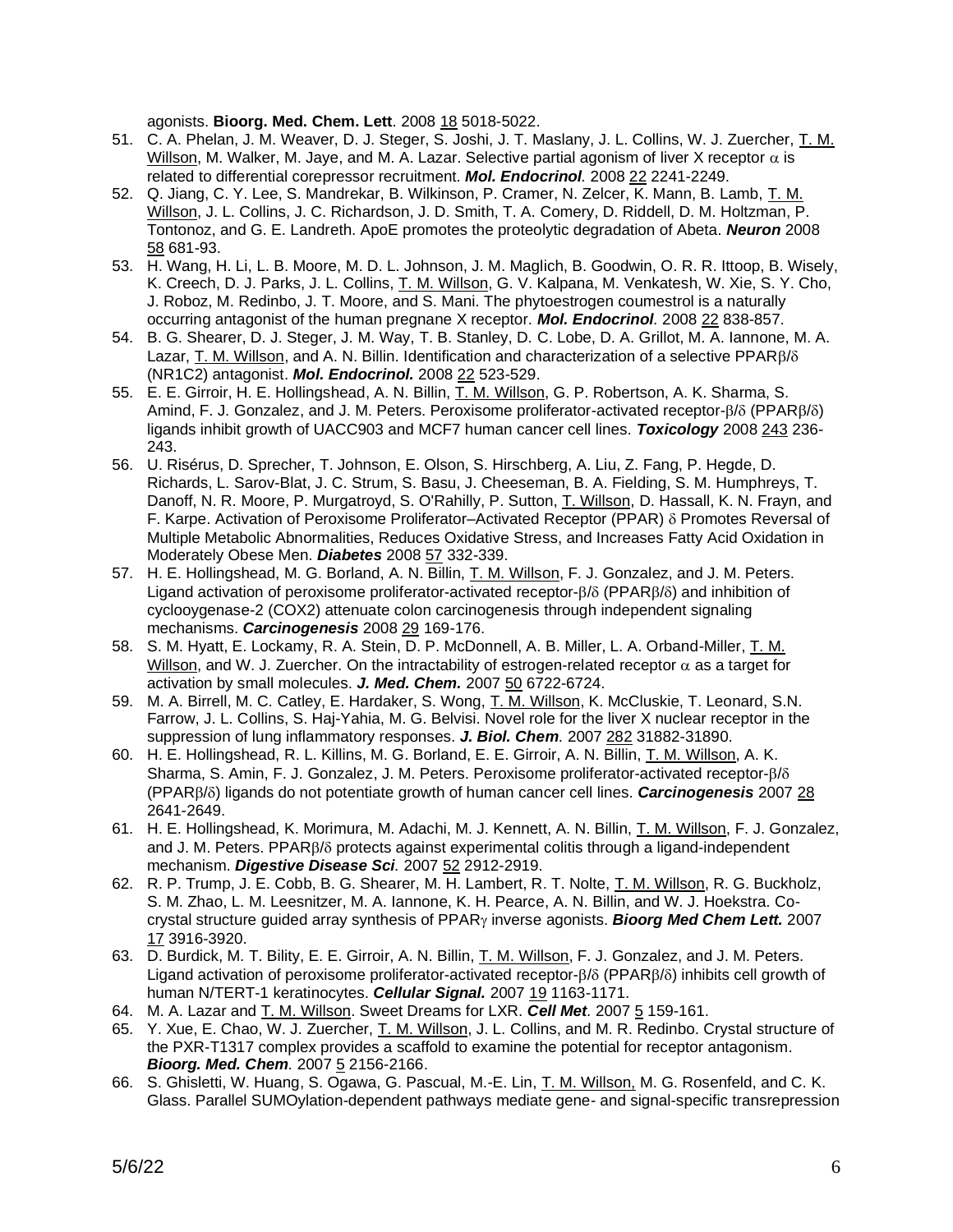by LXRs and PPAR<sub>Y</sub>. **Mol. Cell** 2007 25 57-70.

- 67. D. L. Sprecher, C. Massien, G. Pearce, A. N. Billin, I. Perlstein, T. M. Willson, D. G. Hassall, N. Ancellin, S. D. Patterson, D. C. Lobe, and T. G. Johnson. Triglyceride: HDLc effects in healthy subjects administered a peroxisome proliferator activated receptor (PPAR)  $\delta$  agonist. **Arterioscl.** *Thromb. Vasc. Biol.* 2007 27 359-365.
- 68. R. P. Trump, J-B. E. Blanc, E. L. Stewart, P. J. Brown, M. Caivano, D. W. Gray, W. J. Hoekstra, T. M. Willson, B. Han, and P. Turnbull. Design and synthesis of an array of selective androgen receptor modulators. *J. Comb. Chem.* 2007 9 107-114.
- 69. C. Fürnsinn, T. M. Willson, and B. Brunmair. Peroxisome proliferator-activated receptor- $\delta$ , a regulator of oxidative capacity, fuel switching and cholesterol transport. *Diabetalogia* 2007 50 8-17.
- 70. L. Wang, W. J. Zuercher, T. G. Consler, M. H. Lambert, A. B. Miller, L. A. Orband-Miller, D. D. McKee, T. M. Willson, and R. T. Nolte. X-ray crystal structures of the estrogen related receptor  $\gamma$ ligand binding domain in three functional states reveal the molecular basis of small molecule regulation. *J. Biol. Chem.* 2006 281 37773-37781.
- 71. R. J. Whitby, S. Dixon, P. R. Maloney, P. Delerive, B. J. Goodwin, D. J. Parks, and T. M. Willson. Identification of small molecule agonists of the orphan nuclear receptors Liver Receptor Homolog-1 and Steroidogenic Factor-1. *J. Med. Chem.* 2006 49 6652-6655.
- 72. H. E. Marin, M. A. Peraza, A. N. Billin, T. M. Willson, J. M. Ward, M. J. Kennett, F. J. Gonzalez, and J. M. Peters. Ligand activation of peroxisome proliferator-activated receptor  $\beta$  inhibits colon carcinogenesis. *Cancer Res.* 2006 66 4394-4401.
- 73. Y. Zhang, F. Y. Lee, G. Barrera, H. Lee, C. Vales, F. J. Gonzalez, T. M. Willson, and P. A. Edwards. Activation of the nuclear receptor FXR improves hyperglycemia and hyperlipidemia in diabetic mice. *Proc. Natl. Acad. Sci. USA* 2006 103 1006-1011.
- 74. E. Y. H. Chao, J. L. Collins, S. Gaillard, A. B. Miller, L. Wang, L. A. Orband-Miller, R. T. Nolte, D. P. McDonnell, T. M. Willson, and W. J. Zuercher. Structure-guided synthesis of tamoxifen analogs with improved selectivity for the orphan ERRy. **Bioorg. Med. Chem, Lett.** 2006 16 821-824.
- 75. D.J. Kim, M. T. Bility, A. N. Billin, T. M. Willson, F. J. Gonzalez, and J. M. Peters. PPAR/ selectively induces differentiation and inhibits cell proliferation. *Cell Death Differ.* 2006 13 53-60.
- 76. G. Pascual, A. L. Fong, S. Ogawa, A. Gamliel, A. C. Li, V. Perissi, D. W. Rose, T. M. Willson, M. G. Rosenfeld and C. K. Glass. A sumoylation-dependent pathway mediating transrepression of inflammatory response genes by PPAR<sub>Y</sub>. Nature. 2005 437 759-763.
- 77. P.E. Polak, S. Kalinin, C. Dello Russo, V. Gavrilyuk, A. Sharp, J. M. Peters, J. Richardson, T. M. Willson, G. Weinberg, and D. L. Feinstein. Protective effects of a peroxisome proliferator-activated receptor- $\beta/\delta$  agonist in experimental autoimmune encephalomyelitis. *J. Neuroimmunol.* 2005 168 65-75.
- 78. R. K. Bledsoe, K. P. Madauss, J. A. Holt, C. J. Apolito, M. H. Lambert, K. H. Pearce, T. B. Stanley, E. L. Stewart, R. P. Trump, T. M. Willson, and S. P. Williams. A Ligand-mediated hydrogen bond network required for the activation of the mineralocorticoid receptor. *J. Biol. Chem.* 2005 280 31283-31293.
- 79. M. C. Jaye, J. A. Krawiec, N. Campobasso, A. Smallwood, C. Qiu, Q. Lu, J. J. Kerrigan, M. De Los Frailes Alvaro, B. Laffitte, W.-S. Liu, J. P. Marino, Jr., C. R. Meyer, J. A. Nichols, D. J. Parks, P. Perez, L. Sarov-Blat, S. D. Seepersaud, K. M. Steplewski, S. K. Thompson, P. Wang, M. A. Watson, C. L. Webb, D. Haigh, J. A. Caravella, C. H. Macphee, T. M. Willson, and J. L. Collins. Discovery of substituted maleimides as LXR agonists and determination of a ligand-bound crystal structure. *J. Med. Chem.* 2005 48 5419-5422.
- 80. W. J. Zuercher, S. Gaillard, L. A. Orband-Miller, E. Y. Chao, B. G. Shearer, D. G. Jones, A. B. Miller, J. L. Collins, D. P. McDonnell, and T. M. Willson. Identification and structure-activity relationship of phenolic acyl hydrazones as selective agonists for the estrogen-related orphan nuclear receptors ERR and ERR. *J. Med. Chem.* 2005 48 3107-3109.
- 81. Y-L. Wu, X. Yang, Z. Ren, D. P. McDonnell, J. D. Norris, T. M. Willson, and G. L. Greene. Structural basis for an unexpected mode of SERM-mediated ER antagonism. *Mol. Cell* 2005 18 413-424.
- 82. W. J. Hoekstra, H. S. Patel, X. Liang, J.-B. E. Blanc, T. M. Willson, M. A. Iannone, S. H. Kadwell, L. A. Miller, C. A. Simmons, and J. Shearin. Discovery of novel quinoline-based estrogen receptor ligands using peptide interaction profiling. *J. Med. Chem.* 2005 48 2243-2247.
- 83. S. Fiorucci, C. Clerici, E. Antonelli, S. Orlandi, B. Goodwin, B. Sadeghpour, G. Sabatino, G. Russo,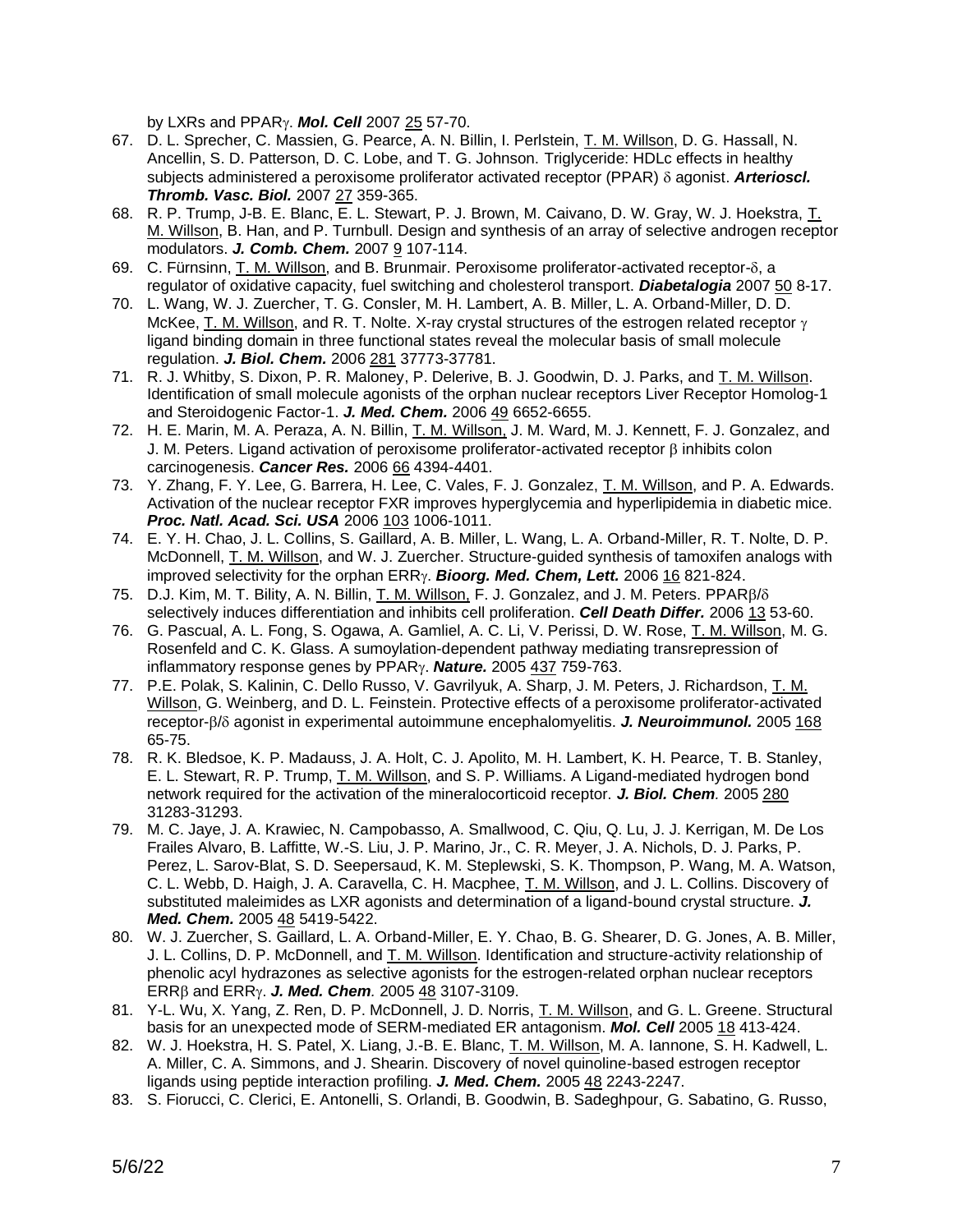D. Castellani, T. M. Willson, R. Pellicciari, A. Morelli. Protective effects of 6-ethyl chenodeoxycholic acid, a farnesoid X receptor (FXR) ligand, in estrogen induced cholestasis. *J. Pharmacol. Exp. Ther.* 2005 313 604-612.

- 84. N. Krylova, E. P. Sablin, J. Moore, R. X. Xu, G. M. Waitt, J. A. MacKay, D. Juzumiene, J. M. Bynum, K. Madauss, V. Montana, L. Lebedeva, M. Suzawa, J. D. Williams, S. P. Williams, R. K. Guy, J. W. Thornton, R. J. Fletterick, T. M. Willson, and H. A. Ingraham. Structural analyses reveal phosphatidyl inositols as ligands for the NR5 orphan receptors SF-1 and LRH-1. *Cell* 2005 120 343-355.
- 85. Z.-L. Wei, P. A. Petukhov, F. Bizik, J. C. Teixeira, M. Mercola, E. Volpe, R. I. Glazer, T. M. Willson, and A. P. Kozikowski. Isoxazolyl-serine-based agonists of peroxisome proliferator-activated receptor: design, synthesis, and effects on cardiomyocyte differentiation. *J. Am. Chem. Soc***.** 2004 126 16714-16715.
- 86. R. X. Xu, M. H. Lambert, B. B. Wisely, E. N. Warren, E. E. Weinert, G. M. Waitt, J. D. Williams, J. L. Collins, L. B. Moore, T. M. Willson, and J. T. Moore. A structural basis for constitutive activity in the human CAR/RXRα heterodimer. **Mol. Cell** 2004 16, 919-928.
- 87. C. Li, C. J. Binder, A. Gutierrez, K. K. Brown, C. R. Plotkin, J. W. Pattison, A. Valledor, R. A. Davis, T. M. Willson, J. L. Witztum, W. Palinski, and C. K. Glass. Differential inhibition of macrophage foam cell formation and atherosclerosis in mice by PPAR $\alpha$ ,  $\beta/\delta$ , and  $\gamma$ . **J. Clin. Invest.** 2004 114 1564-1576.
- 88. E. L. Stewart, P. J. Brown, J. A. Bentley, and T. M. Willson. Selection, application, and validation of a set of molecular descriptors for nuclear receptor ligands. *Comb. Chem. High Throughput Screen* 2004 7 407-412.
- 89. R. Pellicciari, G. Costantino, E. Camaioni, B. M. Sadeghpour, T. M. Willson, S. Fiorucci, C. Clerici, and A. Gioiello. Bile acid derivatives as ligands of the farnesoid X receptor. Synthesis, evaluation, and structure-activity relationship of a series of body and side chain modified analogues of chenodeoxycholic acid. *J. Med. Chem.* 2004 47 4559-4569.
- 90. J. Lengqvist, A. M. De Urquiza, A-C Bergman, T. M. Willson, J. Sjoevall, T. Perlmann, and W. J. Griffiths. Polyunsaturated fatty acids including docosahexaenoic and arachidonic acid bind to the retinoid X receptor  $\alpha$  ligand-binding domain. *Mol. Cell. Proteom.* 2004 3 692-703.
- 91. M. Schmuth, P. M. Elias, K. Hanley, P. Lau, A. Moser, T. M. Willson, D. D. Bikle, and K. R. Feingold. The Effect of LXR Activators on AP-1 Proteins in Keratinocytes. *J. Invest. Dermatol.* 2004 123 41- 48.
- 92. J. M. Maglich, J. Watson, P. J. McMillen, B. Goodwin, T. M. Willson, and J. T. Moore. The nuclear receptor CAR is a regulator of thyroid hormone metabolism during caloric restriction. *J. Biol. Chem.* 2004 279 19832-19838.
- 93. M. Schmuth, C. M. Haqq, W. J. Cairns, J. C. Holder, S. Dorsam, S. Chang, P. Lau, A. J. Fowler, G. Chuang, A. H. Moser, B. E. Brown, M. Mao-Qiang, Y. Uchida, K. Schoonjans, J. Auwerx, P. Chambon, T. M. Willson, P. M. Elias, K. R. Feingold. Peroxisome proliferator-activated receptor (PPAR)- $\beta$ / $\delta$  stimulates differentiation and lipid accumulation in keratinocytes. *J. Invest. Dermatol.* 2004 122 971-983.
- 94. M. Agostini, M. Gurnell, D. B Savage, E. M Wood, A. G Smith, O. Rajanayagam, K. T. Garnes, S. H Levinson, H E. Xu, J W. R. Schwabe, T. M. Willson, S. O'Rahilly, and V. K. Chatterjee. Tyrosine agonists reverse the molecular defects associated with dominant negative mutations in human PPAR. *Endocrinology* 2004 145 1527-1538.
- 95. J. M. Maglich, A. E. Sluder, T. M. Willson, and J. T. Moore. Beyond the Human genome: Examples of nuclear receptor analysis in model organisms and potential for drug discovery. *Am. J. Pharmacogenom.* 2003 3 345-353.
- 96. M. Sastre, I. Dewachter, G. E. Landreth, T. M. Willson, T. Klockgether, F. van Leuven, and M. T. Heneka. Nonsteroidal anti-inflammatory drugs and peroxisome proliferator-activated receptor-  $\gamma$  agonists modulate immunostimulated processing of amyloid precursor protein through regulation of -secretase. *J. Neurosci.* 2003 23 9796-9804.
- 97. S. Williams, R. K. Bledsoe, J. L. Collins, S. Boggs, M. H. Lambert, A. B. Miller, J. Moore, D. D. McKee, L. Moore, J. Nichols, D. Parks, M. Watson, B. Wisely, and T. M. Willson. X-ray crystal structure of the liver X receptor  $\beta$  ligand binding domain: Regulation by a histidine-tryptophan switch. *J. Biol. Chem.* 2003 278 27138-27143.
- 98. E. Place, N. Suh, C. R. Williams, R. Risingsong, T. Honda, Y. Honda, G. W. Gribble, L. M.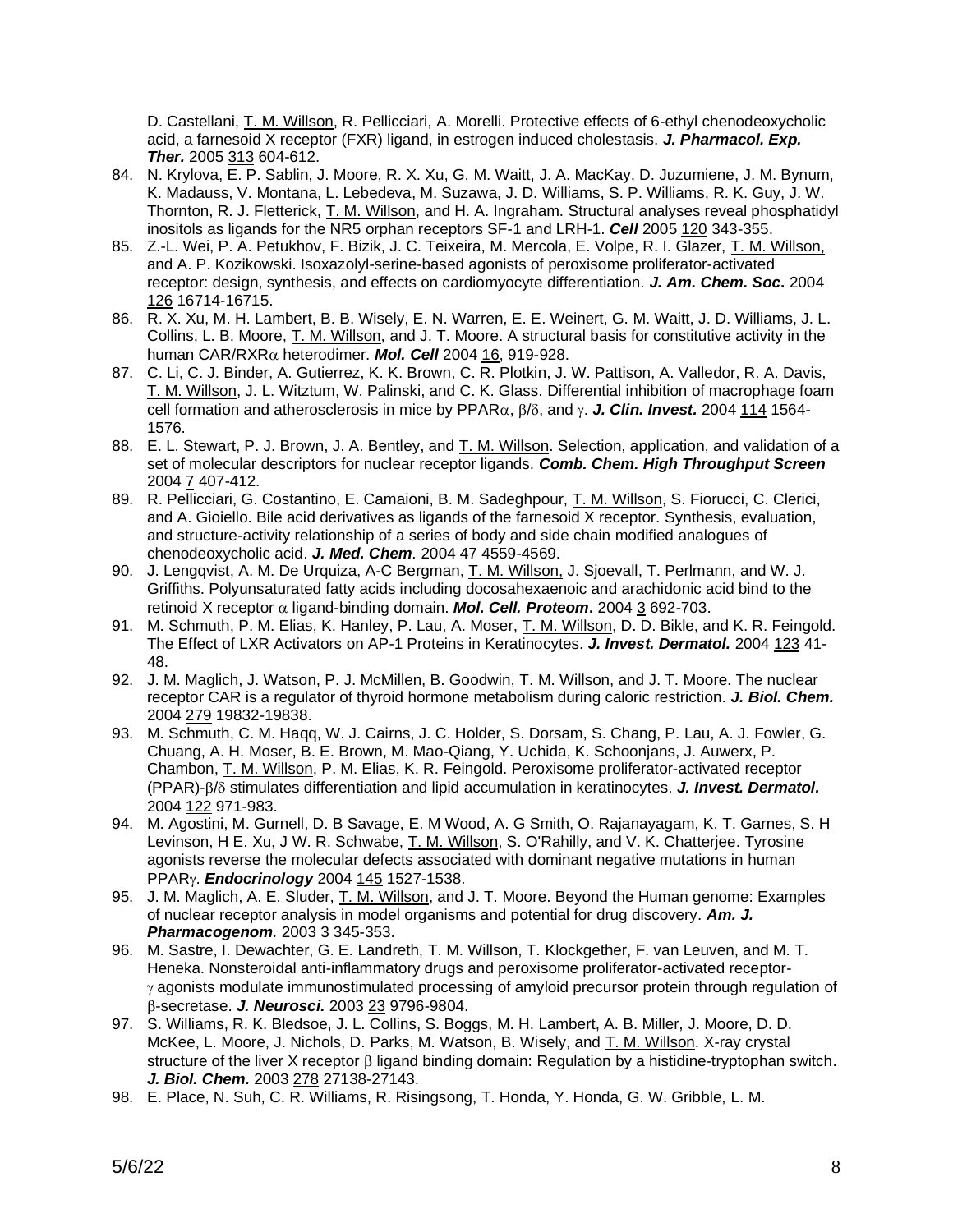Leesnitzer, J. B. Stimmel, T. M. Willson, E. Rosen, and M. B. Sporn. The novel synthetic triterpenoid, CDDO-Imidazolide, inhibits inflammatory response and tumor growth in vivo. *Clin. Cancer Res.* 2003 9 2798-2806.

- 99. J. M. Maglich, J. A. Caravella, M. H. Lambert, T. M. Willson, J. T. Moore, L. Ramamurthy. The first completed genome sequence from a teleost fish (*Fugu rubripes*) adds significant diversity to the nuclear receptor superfamily. *Nucl, Acids Res.* 2003 31 4051-4058.
- 100. K. D. Baker, L. M. Shewchuk, T. Kozlova, M. Makishima, A. Hassell, B. Wisely, J. A. Caravella, M. H. Lambert, J. L. Reinking, H. Krause, C. S. Thummel, T. M. Willson, and D. J. Mangelsdorf. The *Drosophila* orphan nuclear receptor DHR38 mediates an atypical ecdysteroid signaling pathway. *Cell* 2003 113 731-742.
- 101. R. A. Gupta, P. Sarraf, E. Mueller, J. A. Brockman, J. J. Prusakiewicz, C. Eng, T. M. Willson, and R. N. DuBois. PPAR mediated differentiation: A mutation in colon cancer cells reveals divergent and cell-type specific mechanisms. *J. Biol. Chem.* 2003 278.
- 102. M. Anisfeld, H. R. Kast-Woelbern, M. E. Meyer, S. A. Jones, Y. Zhang, K. J. Williams, T. Willson, and P. A. Edwards. Syndecan-1 expression is regulated in an isoform-specific manner by the farnesoid-X receptor *J. Biol. Chem.* 2003 278 20420-20428.
- 103. J. M. Maglich, D. J. Parks, L. B. Moore, J. L. Collins, B. Goodwin, A. N. Billin, C. A. Stoltz, S. A. Kliewer, M. H. Lambert, T. M. Willson, and J. T. Moore. Identification of a novel human CAR agonist and its use in the identification of CAR target genes. *J. Biol. Chem.* 2003 278 17277-17283.
- 104. L.-Z. Mi, S. Devarakonda, J. M. Harp, Q. Han, R. Pellicciari, T. M. Willson, S. Khorasanizadeh, and F. Rastinejad. Structural basis for bile acid binding and activation of the nuclear receptor FXR. *Mol. Cell***.,** 2003 11 1093-1100.
- 105. M. L. Sznaidman, C. D. Haffner, P. R. Maloney, A. Fivush, E. Chao, D. Goreham, M. L. Sierra, C. LeGrumelec, H. E. Xu, V. G. Montana, M. H. Lambert, T. M. Willson, W. R. Oliver, Jr., and Daniel D. Sternbach. Novel selective small molecule agonists for peroxisome proliferator-activated receptor  $\delta$ (PPAR) - synthesis and biological activity. *Bioorg. Med. Chem. Lett***.,** 2003 13 1517-1521.
- 106. R. A. Gupta, P. Sarraf, J. A. Brockman, S. B. Shappell, L. Aa Raftery, T. M. Willson, and R. N. DuBois. Peroxisome proliferator-activated receptor  $\gamma$  and transforming growth factor- $\beta$  pathways inhibit intestinal epithelial cell growth by regulating levels of TSC-22. *J. Biol. Chem.* 2003 278 7431- 7438.
- 107. J. Fowler, M. Y. Sheu, M. Schmuth, J. Kao, J. W. Fluhr, L. Rhein, J. L. Collins, T. M. Willson, D. J. Mangelsdorf, P. M. Elias, and K. R. Feingold. Liver X receptor activators display anti-inflammatory activity in irritant and allergic contact dermatitis models: Liver-X-receptor-specific inhibition of inflammation and primary cytokine production. *J. Invest. Dermatol.,* 2003 120 246-255.
- 108. T. Willson. Chemical genomics of orphan nuclear receptors, in *Ernst Schering Research Foundation Workshop*, 42(Small Molecule--Protein Interactions), Ed. H. Waldmann and M. Koppitz, 2003, p. 29-42
- 109. T. M. Willson. ROR: an orphan nuclear receptor on a high-cholesterol diet. *Structure***,** 2002 10 1605-1606.
- 110. J. T. Moore, B. Goodwin, T. M. Willson, and S. A. Kliewer. Nuclear receptor regulation of genes involved in bile acid metabolism. *Crit. Rev. Eukaryotic Gene Expres.***,** 2002 12 119-135.
- 111. S. A. Kliewer, B. Goodwin, and T. M. Willson. The nuclear pregnane X receptor: a key regulator of xenobiotic metabolism. *Endocr. Rev***.,** 2002 23 687-702.
- 112. G. B. Wisely, A. B. Miller, R. G. Davis, A. D. Thornquest, Jr., R. Johnson, T. Spitzer, A. Sefler, B. Shearer, J. T. Moore, A. B. Miller, T. M. Willson, S. P. Williams. Hepatocyte nuclear factor 4 is a transcription factor that constitutively binds fatty acids. *Structure*, 2002 10 1225-1234.
- 113. R. Pellicciari, S. Fiorucci, E. Camaioni, C. Clerici, G. Costantino, P. R. Maloney, A. Morelli, D. J. Parks, and T. M. Willson.  $6\alpha$ -Ethyl-chenodeoxycholic acid (6-ECDCA), a potent and selective FXR agonist endowed with anticholestatic activity. *J. Med. Chem***.,** 2002 45 3569-3572.
- 114. R. K. Bledsoe, V. G. Montana, T. B. Stanley, C. J. Delves, C. J. Apolito, D. D. McKee, T. G. Consler, D. J. Parks, E. L. Stewart, T. M. Willson, M. H. Lambert, J. T. Moore, K. H. Pearce, and H. E. Xu. Crystal structure of the glucocorticoid receptor ligand binding domain reveals a novel mode of receptor dimerization and coactivator recognition. *Cell***,** 2002 110 93-105.
- 115. C. Jorgensen, A. M. Krogsdam, I. Kratchmarova, T. M. Willson, J. Knudsen, S. Mandrup, and K. Kristiansen. Opposing effects of fatty acids and acyl-CoA esters on conformation and cofactor recruitment of peroxisome proliferator-activated receptors. *Ann. N. Y. Acad. Sci.* 2002 967 431-439.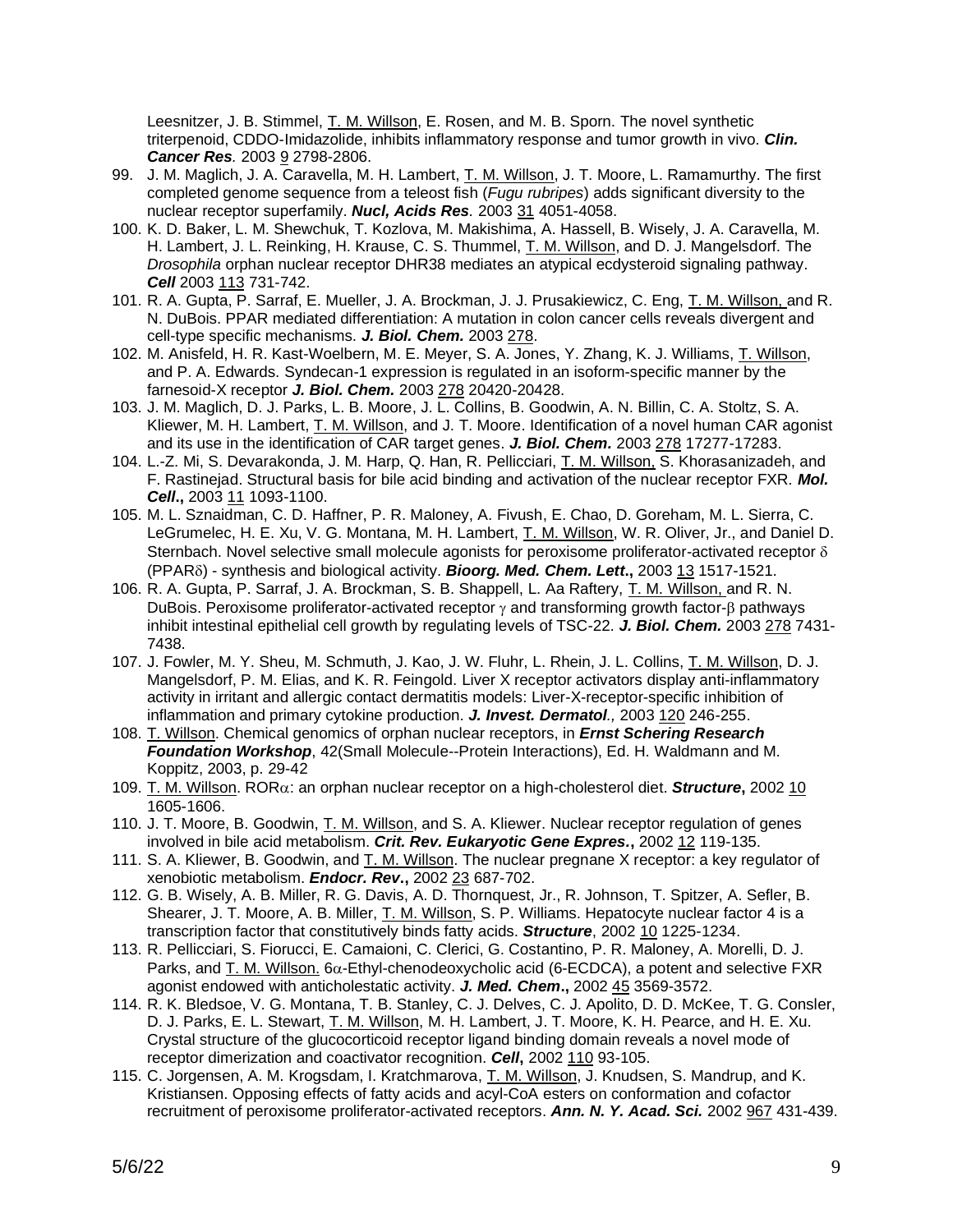- 116. M. Fu, J. Zhang, Y. Lin, X. Zhu, T. M. Willson, and Y. E Chen. Activation of peroxisome proliferatoractivated receptor  $\gamma$  inhibits osteoprotegerin gene expression in human aortic smooth muscle cells. *Biochem. Biophys. Res. Commun***.,** 2002 294 597-601.
- 117. T. M. Willson and J. T. Moore. Genomics versus orphan nuclear receptors a half-time report. *Mol. Endocrinol.* 2002 16 1135-1144.
- 118. S. B. Joseph, E. McKilligin, L. Pei, M. A. Watson, A. R. Collins, B. A. Laffitte, M. Chen, G. Noh, J. Goodman, G. N. Hagger, J. Tran, T. K. Tippin, X. Wang, A. J. Lusis, W. A. Hsueh, R. E. Law, J. L. Collins, T. M. Willson, and P. Tontonoz. Synthetic LXR ligand inhibits the development of atherosclerosis in mice. *Proc. Natl. Acad. Sci., USA*, 2002 99 7604-7609.
- 119. L. M. Leesnitzer, D. J. Parks, R. K. Bledsoe, J. E. Cobb, J. L. Collins, T. G. Consler, R. G. Davis, E. A. Hull-Ryde, J. M. Lenhard, L. Patel, K. D. Plunket, J. Shenk, J. B. Stimmel, C. Therapontos, T. M. Willson, and S. G. Blanchard. Functional Consequences of cysteine modification in the ligand binding sites of peroxisome proliferator activated receptors by GW9662. *Biochemistry* 2002 41 6640-6650.
- 120. J. L. Collins, A. M. Fivush, M. A. Watson, C. M. Galardi, M. C. Lewis, L. B. Moore, D. J. Parks, K. D. Plunket, T. K. Tippin, D. G. Morgan,□ E. J. Beaudet, K. D. Whitney, J. G. Wilson, S. A. Kliewer, and T. M. Willson. Identification of a non-steroidal liver X receptor agonist through parallel array synthesis of tertiary amines. *J. Med. Chem.* 2002 45 1963-1966.
- 121. L. B. Moore, J. M. Maglich, D. D. McKee, B. Wisely, T. M. Willson, S. A. Kliewer, M. H. Lambert, and J. T. Moore. Pregnane X receptor (PXR), constitutive androstane receptor (CAR), and benzoate X receptor (BXR) define three pharmacologically distinct classes of nuclear receptors. *Mol. Endocrinol.* 2002 16 977-986.
- 122. T. M. Willson and S. A. Kliewer. PXR, CAR and drug metabolism. *Nature Reviews Drug Disc.* 2002 1 259-266.
- 123. S. A. Kliewer and T. M. Willson. Regulation of xenobiotic and bile acid metabolism by the nuclear pregnane X receptor. *J. Lipid Res.* 2002 43 359-364.
- 124. H. E. Xu, T. B. Stanley, V. G. Montana, M. H. Lambert, B. G. Shearer, J. E. Cobb, D, D. McKee, C. M. Galardi, K. D. Plunket, R. T. Nolte, D. J. Parks, J. T. Moore, S. A. Kliewer, T. M. Willson, and J. B. Stimmel. Structural basis for antagonist-mediated recruitment of nuclear corepressors by  $PPAR<sub>\alpha</sub>$ . *Nature*, 2002 415 813-817.
- 125. H. R. Kast, B. Goodwin, P. T. Tarr, S.A. Jones, A. M. Anisfeld, C. M. Stoltz, P. Tontonoz, S. Kliewer, T. M. Willson, and P. A. Edwards. Regulation of multidrug resisitence-associated protein 2 (MRP2; ABCC2) by the nuclear receptors PXR, FXR, and CAR. *J. Biol. Chem.* 2002 277 2908-2915.
- 126. K. G. Liu, M. H. Lambert, A. H. Ayscue, B. R. Henke, L. M. Leesnitzer, W. R. Oliver, Jr., K. D. Plunket, H. E. Xu, D. D. Sternbach, and T. M. Willson. Synthesis and biological activity of L-tyrosinebased PPAR<sub>Y</sub> agonists with reduced molecular weight. **Bioorg. Med. Chem. Lett**., 2001 11 3111-3113.
- 127. M. Fu, J. Zhang, X. Zhu, D. E. Myles, T. M. Willson, X. Liu, and Y. E. Chen. Peroxisome proliferatoractivated receptor  $\gamma$  inhibits transforming growth factor  $\beta$ -induced connective tissue growth factor expression in human aortic smooth muscle cells by interfering with Smad3. *J. Biol. Chem.* 2001 276 45888-45894.
- 128. H. E. Xu, M. H. Lambert, V. G. Montana, K. D. Plunket, L. B. Moore, J. L .Collins, J. A. Oplinger, S. A. Kliewer, R. T. Gampe, Jr., D. D. McKee, J. T. Moore, and T. M. Willson. Structural determinants of ligand binding selectivity between the peroxisome proliferator-activated receptors. *Proc. Natl. Acad. Sci., USA***,** 2001 98 13919-13924.
- 129. K. D. Whitney, M. A. Watson, B. Goodwin, C. M. Galardi, J. M. Maglich, J. G. Wilson, T. M. Willson, J. L. Collins, and S. A. Kliewer. Liver X Receptor (LXR) regulation of the  $LXR\alpha$  gene in human macrophages. *J. Biol. Chem***.,** 2001 276 43509-43515.
- 130. K. G. Liu, A. H. Ayscue, M. H. Lambert, L. M. Leesnitzer, W. Oliver, Jr., R. J. Ott, K. D. Plunket, L. W. Stuart, P. J. Brown, T. M. Willson, and D. D. Sternbach. Identification of a series of PPAR $\gamma$ / $\delta$  dual agonists via solid-phase parallel synthesis. *Bioorg. Med. Chem. Lett.*, 2001 11 2959-2962.
- 131. T. M. Willson, S. A. Jones, J. T. Moore, and S. A. Kliewer. Chemical genomics: Functional analysis of orphan nuclear receptors in the regulation of bile acid metabolism. *Med. Res. Rev***.,** 2001 21 513- 522.
- 132. H. R. Kast, C. M. Nguyen, C. J. Sinal, S. A. Jones, B. A. Laffitte, K. Reue, F. J. Gonzalez, T. M.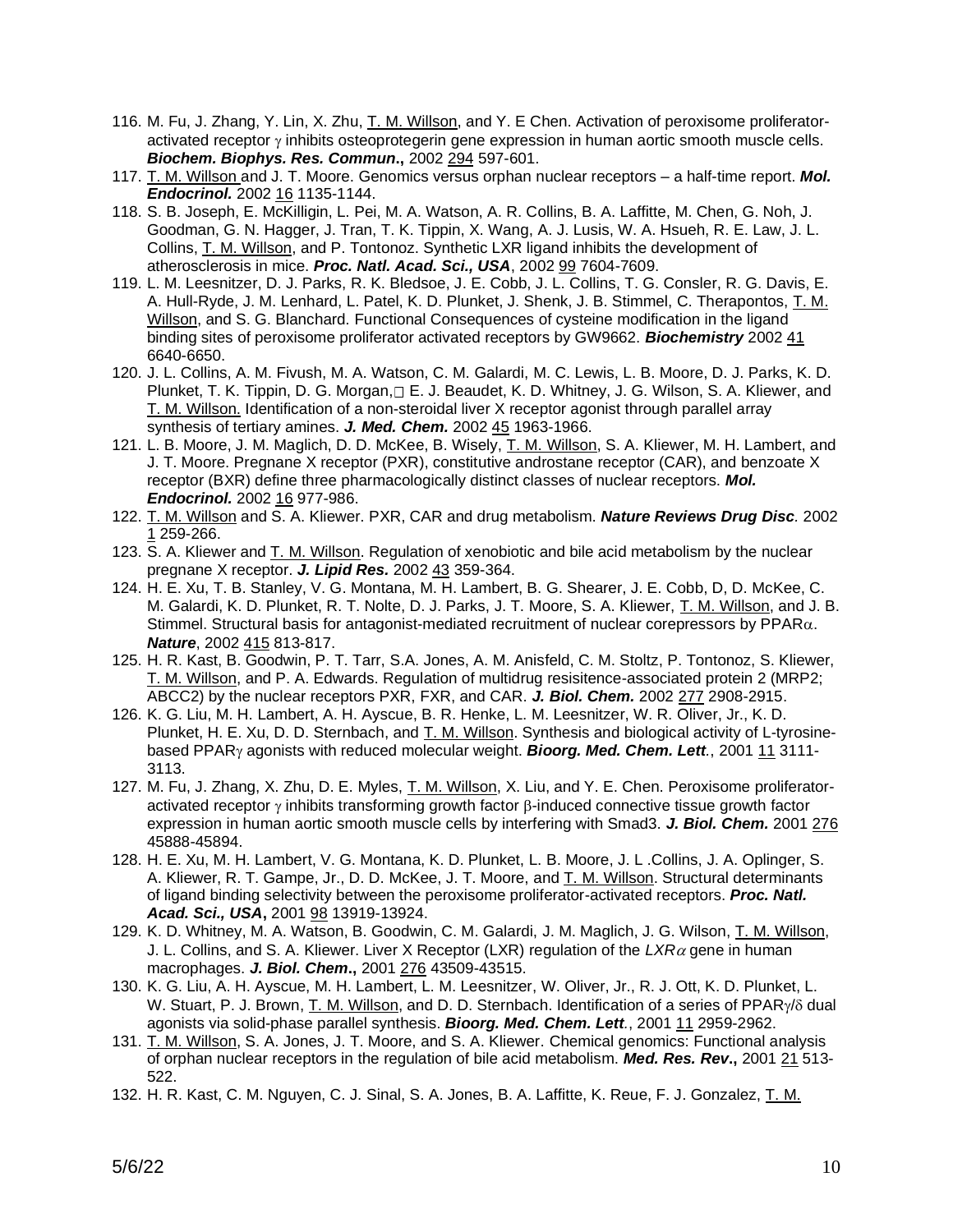Willson, and P. A. Edwards. Farnesoid X-activated receptor induces apolipoprotein C-II transcription: A molecular mechanism linking plasma triglyceride levels to bile acids. *Mol. Endocrinol.*, 2001 15 1720-1728.

- 133. K. G. Liu, J. S. Smith, A. H. Ayscue, B. R. Henke, M. H. Lambert, L. M. Leesnitzer, K. D.Plunket, T. M. Willson, and D. D. Sternbach. Identification of a series of oxadiazole-substituted  $\alpha$ -isopropoxy phenylpropanoic acids with activity on  $PPAR<sub>\alpha</sub>$ ,  $PPAR<sub>\gamma</sub>$ , and  $PPAR<sub>\delta</sub>$ . *Bioorg. Med. Chem. Lett.*, 2001 11 2385-2388.
- 134. R. A. Gupta, J. A. Brockman, P. Sarraf, T. M. Willson, and R. N. DuBois. Target genes of Peroxisome Proliferator-activated Receptor  $\gamma$  in colorectal cancer cells. **J. Biol. Chem.**, 2001 276 29681-29687.
- 135. J. M. Way, C. Z. Görgün, Q. Tong, K. T. Uysal, K. K. Brown, W. W. Harrington, W. R. Oliver, Jr., T. M. Willson, S. A. Kliewer, and G. S. Hotamisligil. Adipose tissue resistin expression is severely suppressed in obesity and stimulated by peroxisome proliferator-activated receptor  $\gamma$  agonists. *J. Biol. Chem*., 2001 276 25651-25653.
- 136. J. M. Maglich, A. Sluder, X. Guan, Y. Shi, D. D. McKee, K. Carrick, K. Kamdar, T. M. Willson, and J. T. Moore. Comparison of complete nuclear receptor sets from the human, *Caenorhabditis elegans* and *Drosophila* genomes. *Genome Biol***.,** 2001 2 29.1-29.7.
- 137. R. E. Watkins, G. B. Wisely, L. B. Moore, J. L. Collins, M. H. Lambert, S. P. Williams, T. M. Willson, S. A. Kliewer, M. R. Redinbo. The human nuclear xenobiotic receptor PXR: structural determinants of directed promiscuity. *Science* 2001 292 2329-2333.
- 138. T. M. Willson, M. H. Lambert, and S. A. Kliewer. Peroxisome proliferator-activated receptor  $\gamma$  and metabolic disease. *Annu. Rev. Biochem.***,** 2001 70 341-367.
- 139. S. A. Kliewer, H. E. Xu, M. H. Lambert, and T. M. Willson. Peroxisome proliferator-activated receptors: From genes to physiology. *Rec. Prog. Horm. Res.* 2001 56 239-263.
- 140. H. Poirier, I. Niot, M.-C. Monnot, O. Braissant, C. Meunier-Durmort, P. Costet, T. Pineau, W. Wahli, T. M. Willson, and P. Besnard. Differential involvement of peroxisome-proliferator-activated receptors  $\alpha$  and  $\delta$  in fibrate and fatty-acid-mediated inductions of the gene encoding liver fatty-acidbinding protein in the liver and the small intestine. *Biochem J.***,** 2001 355 481-488.
- 141. P. J. Brown, L. W. Stuart, K. P. Hurley, M. C. Lewis, D. A. Winegar, J. G. Wilson, W. O. Wilkison, O. R. Ittoop, and T. M. Willson. Identification of a subtype selective human  $PPAR\alpha$  agonist through parallel-array synthesis. *Bioorg. Med. Chem. Lett.***,** 2001 11 1225-1227.
- 142. W. R. Oliver, Jr., J. L. Shenk, M. R. Snaith, C. S. Russell, K. D. Plunket, N. L. Bodkin, M. C. Lewis, D. A. Winegar, M. L. Sznaidman, M. H. Lambert, H. E. Xu, D. D. Sternbach, S. A. Kliewer, B. C. Hansen, and T. M. Willson. A selective peroxisome proliferator-activated receptor  $\delta$  agonist promotes reverse cholesterol transport. *Proc. Natl. Acad. Sci., USA***,** 2001 98 5306-5311.
- 143. C. E. Connor, J. D. Norris, G. Broadwater, T. M. Willson, M. M. Gottardis, M. W. Dewhirst, and D. P. McDonnell. Circumventing tamoxifen resistance in breast cancers using antiestrogens that induce unique conformational changes in the estrogen receptor. *Cancer Res.* 2001 61 2917-2922.
- 144. J. L. Staudinger, B. Goodwin, S. A. Jones, D. Hawkins-Brown, K. I. MacKenzie, A. LaTour, Y. Liu, C. D. Klaassen, K. K. Brown, J. Reinhard, T. M. Willson, B. H. Koller, and S. A. Kliewer. The nuclear receptor PXR is a lithocholic acid sensor that protects against liver toxicity. *Proc. Natl. Acad. Sci., USA*, 2001 98 3369-3374.
- 145. T. A. Spencer, D. Li, J. S. Russel, J. L. Collins, R. K. Bledsoe, T. G. Consler, L. B. Moore, C. M. Galardi, D. D. McKee, J. T. Moore, M. A. Watson, D. J. Parks, M. H. Lambert, and T. M. Willson. Pharmacophore analysis of the nuclear oxysterol receptor  $LXR_{\alpha}$ . *J. Med. Chem.*, 2001 44 886-897.
- 146. J. M. Way, W. W. Harrington, K. K. Brown, W. K. Gottschalk, S. S. Sundseth, T. A. Mansfield, R. K. Ramachandran, T. M. Willson, and S. A. Kliewer. Comprehensive messenger ribonucleic acid profiling reveals that peroxisome proliferator-activated receptor  $\gamma$  activation has coordinate effects on gene expression in multiple insulin-sensitive tissues. *Endocrinology***,** 2001 142 1269-1277.
- 147. C. Bendixen, N. K. Shevde, K. M. Dienger, T. M. Willson, C. D. Funk, J. W. Pike. IL-4 inhibits osteoclast formation through a direct action on osteoclast precursors via peroxisome proliferatoractivated receptor  $\gamma$ 1. **Proc. Natl. Acad. Sci. USA**, 2001 98 2443-2448.
- 148. R. T. Miller and T. M. Willson. Regulation of xenobiotic metabolism by orphan nuclear receptors. *Tox. Pathol.*, 2001 29 3-5.
- 149. P. C. Fritch, A. M. Fivush, and T. M. Willson. Preparation of AMEBA resin. *Solid Phase Org.*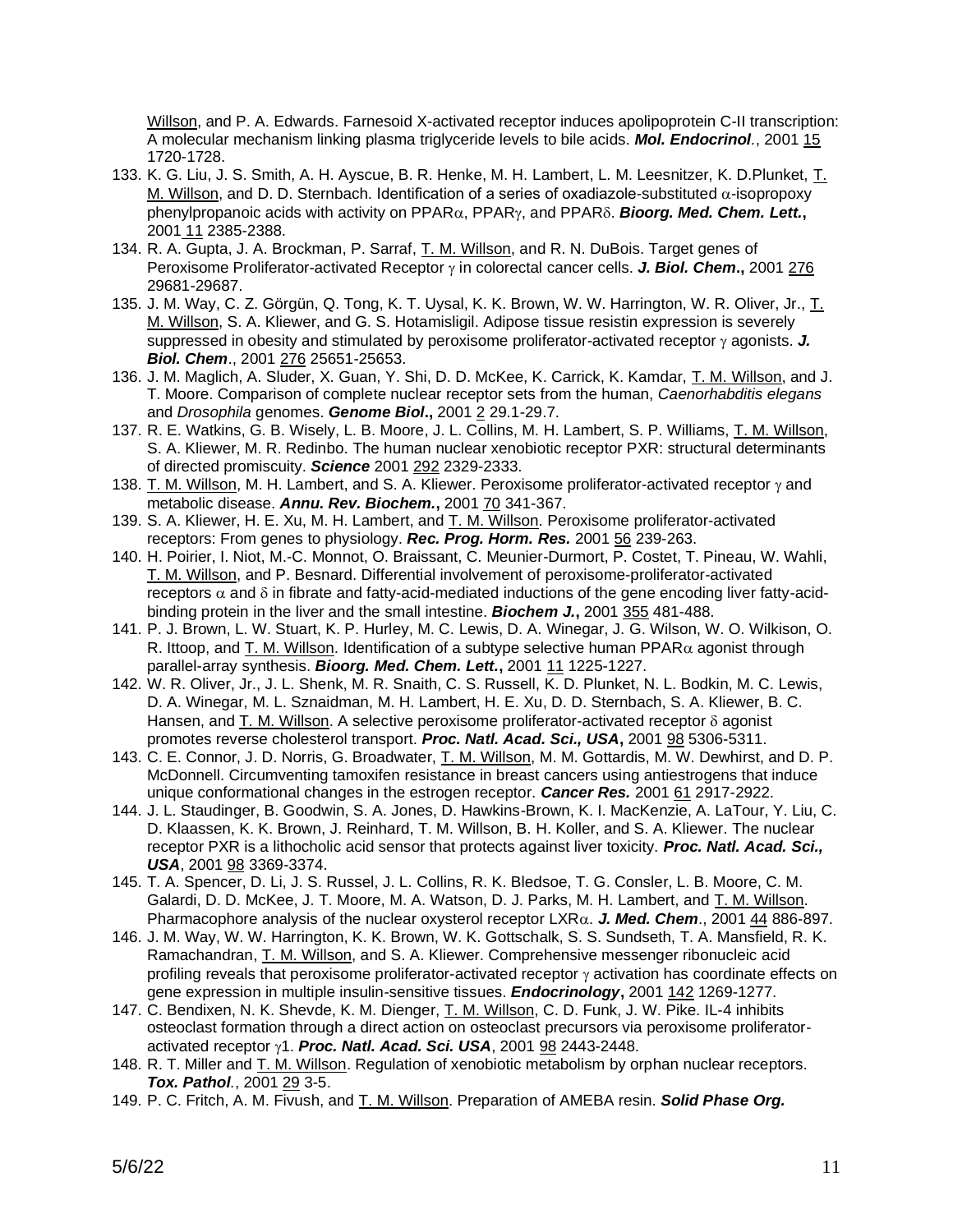*Synth.*, 2001 1 105-112.

- 150. R. A. Gupta, J. Tan, W. F. Krause, M. W. Geraci, T. M. Willson, S. K. Dey, and R. N. Dubois. Prostacyclin-mediated activation of PPAR in colorectal cancer. *Proc. Natl. Acad. Sci., USA***,** 2000 97 13275-13280.
- 151. T. Miyahara, L. Schrum, R. Rippe, S. Xiong, H. F. Yee, Jr., K. Motomura, F. A. Anania, T. M. Willson, and H. Tsukamoto. PPAR and hepatic stellate cell activation. *J. Biol. Chem.*, 2000 275 35715-35722.
- 152. T. M. Willson and S. A. Kliewer. The science of orphan nuclear receptors. A new endocrinology. *Odyssey***,** 2000 6 16-22.
- 153. Y. Wang, W. W. Porter, N. Suh, T. Honda, G. W. Gribble, L. M. Leesnitzer, K. D. Plunket, D. J. Mangelsdorf, S. G. Blanchard, T. M. Willson, and M. B. Sporn. A synthetic triterpenoid, 2-cyano-3,12-dioxooleana-1,9-dien-28-oic Acid (CDDO), is a ligand for the peroxisome proliferator-activated receptor . *Mol. Endocrinol.***,** 2000 14 1550-1556.
- 154. B. Goodwin, S. A. Jones, R. R. Price, M. A. Watson, D. D. McKee, L. B. Moore, C. Galardi, J. G. Wilson, M. C. Lewis, M. E. Roth, P. R. Maloney, T. M. Willson, and S. A. Kliewer. A regulatory cascade of the nuclear receptors FXR, SHP-1, and LRH-1 represses bile acid biosynthesis. *Mol. Cell***,** 2000 6 517-526*.*
- 155. C. Li, K. K. Brown, M. J. Silvestre, T. M. Willson, W. Palinski, and C. K. Glass. Peroxisome proliferator-activated receptor  $\gamma$  ligands inhibit the development of atherosclerosis in LDL receptordeficient mice. *J. Clin. Invest***.,** 2000 106 523-531.
- 156. P. R. Maloney, D. J. Parks, C. D. Haffner, A. M. Fivush, G. Chandra, K. D. Plunket, K. L. Creech, L. B. Moore, J. G. Wilson, M. C. Lewis, S. A. Jones, and T. M. Willson. Identification of chemical tool for the orphan nuclear receptor FXR. *J. Med. Chem.,* 2000 43 2971-2974.
- 157. L. B. Moore, B. Goodwin, S. A. Jones, G. B. Wisely, C. J. Serabjit-Singh, T. M. Willson, J. L. Collins, and S. A. Kliewer. St. John's wort induces hepatic drug metabolism through activation of the pregnane X receptor. *Proc. Natl. Acad. Sci., USA***,** 2000 97 7500-7502.
- 158. M. Guerre-Millo, P. Gervois, E. Raspe, L. Madsen, P. Poulain, B. Derudas, J.-M. Herbert, D. A. Winegar, T. M. Willson, J.-C. Fruchart, R. K. Berge, and B. Staels. PPAR $\alpha$  activators improve insulin sensitivity and reduce adiposity. *J. Biol. Chem.*, 2000 275 16638-16642.
- 159. L. B. Moore, D. J. Parks, S. A. Jones, R. K. Bledsoe, T. G. Consler, J. B. Stimmel, B. Goodwin, C. Liddle, S. G. Blanchard, T. M. Willson, J. L. Collins, and S. A. Kliewer. Orphan nuclear receptors CAR and PXR share xenobiotic and steroid ligands. *J. Biol. Chem.*, 2000 275 15122-15127.
- 160. T. A. Spencer, D. Li, J. S. Russel, N. C. O. Tomkinson, and T. M. Willson. Further studies on synthesis of 24(*S*),25-epoxycholesterol. A new efficient preparation of desmosterol. *J. Org. Chem.*, 2000 65 1919-1923.
- 161. R. T. Gampe, Jr., V. G. Montana, M. H. Lambert, A. B. Miller, R. K. Bledsoe, M. V. Milburn, S. A. Kliewer, T. M. Willson, and H. E. Xu. Asymmetry in the PPAR $\gamma$ /RXR $\alpha$  crystal structure reveals the molecular basis of heterodimerization among nuclear receptors. *Mol. Cell*, 2000 5 545-555.
- 162. T. M. Willson, P. J. Brown, D. D. Sternbach, and B. R. Henke. The PPARs: from orphan receptors to drug discovery. *J. Med. Chem.*, 2000 43 527-550.
- 163. S. A. Jones, L. B. Moore, J. L. Shenk, G. B. Wisely, G. A. Hamilton, D. D. McKee, N. C. O. Tomkinson, E. L. LeCluyse, M. H. Lambert, T. M. Willson, S. A. Kliewer, and J. T. Moore. The pregnane X receptor: a promiscuous xenobiotic receptor that has diverged during evolution. *Mol. Endocrinol.*, 2000 14 27-39.
- 164. B. R. Henke, K. K. Adkison, S. G. Blanchard, L. M. Leesnitzer, R. A. Mook, Jr., K. D. Plunket, J. A. Ray, C. Roberson, R. Unwalla, and T. M. Willson. Synthesis and biological activity of a novel series of indole-derived PPAR<sub>Y</sub> agonists. **Bioorg. Med. Chem. Lett.**, 1999 9 3329-3334.
- 165. N. Suh, Y. Wang, C. R. Williams, R. Risingsong, T. Gilmer, T. M. Willson, and M. B. Sporn. A new ligand for the peroxisome proliferator activated receptor- $\gamma$  (PPAR- $\gamma$ ), GW7845, inhibits rat mammary carcinogenesis. *Cancer Res.***,** 1999 59 5671-5673.
- 166. S. A. W. Fuqua, R. Schiff, I. Parra, W. E. Friedrichs, J.-L. Su, D. D. McKee, K. Slentz-Kesler, L. B. Moore, T. M. Willson, and J. T. Moore. Expression of wild-type estrogen receptor  $\beta$  and variant isoforms in human breast cancer. *Cancer Res.***,** 1999 59 5425-5428.
- 167. J. Grober, I. Zaghini, H. Fujii, S. A. Jones, S. A. Kliewer, T. M. Willson, T. Ono, and P. Besnard. Identification of a bile acid-responsive element in the human ileal bile acid-binding protein gene.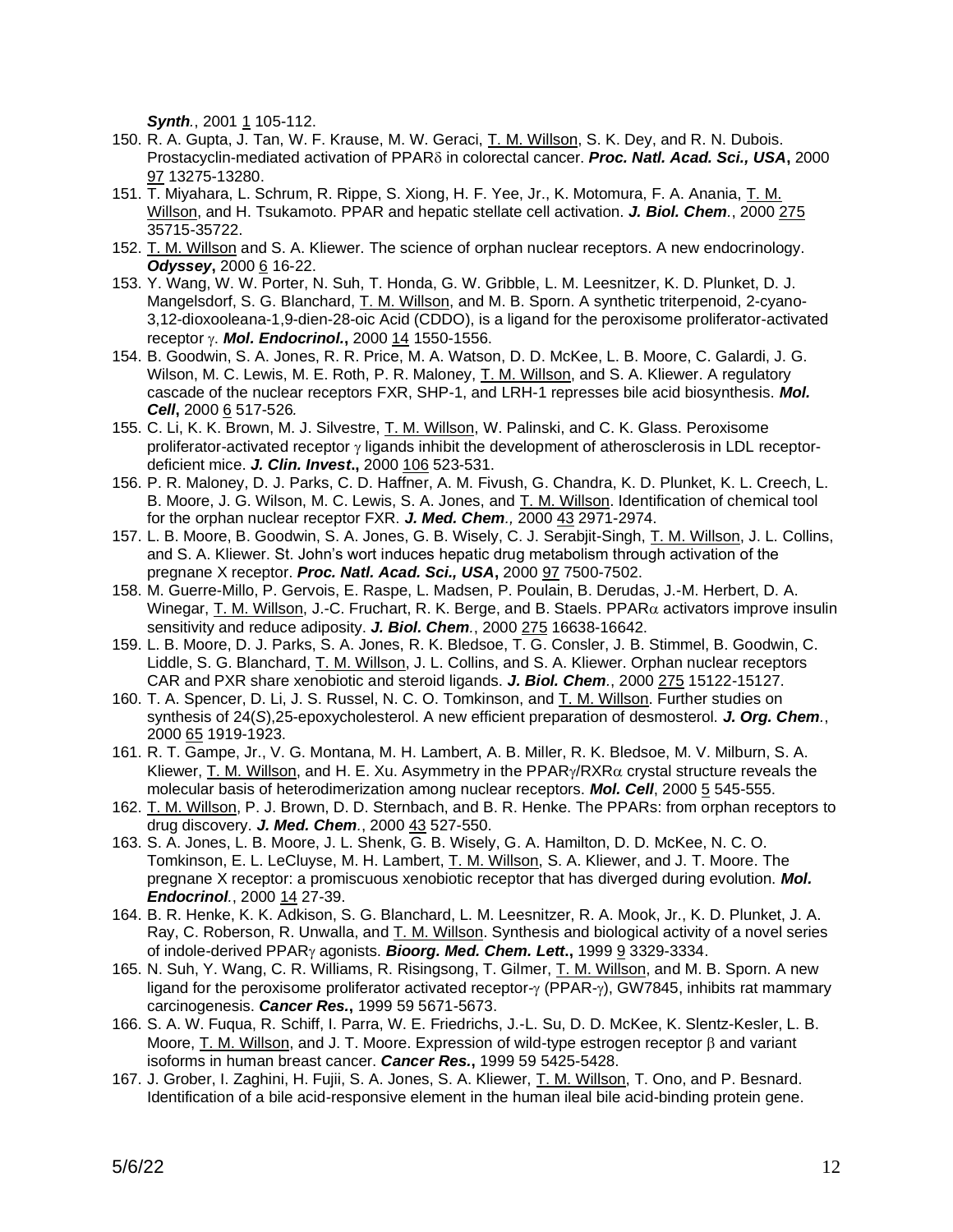Involvement of the farnesoid X receptor/9-*cis*-retinoic acid receptor heterodimer. *J. Biol. Chem.***,** 1999 274 29749-29754.

- 168. P. J. Brown, D. A. Winegar, K. D. Plunket, L. B. Moore, M. C. Lewis, J. G. Wilson, S. S. Sundseth, C. S. Koble, Z. Wu, J. M. Chapman, J. M. Lehmann, S. A. Kliewer, and T. M. Willson. A ureidothioisobutyric acid (GW9578) is a subtype-selective PPAR $\alpha$  agonist with potent lipid-lowering activity. *J. Med. Chem.,* 1999 42 3785-3788.
- 169. J. T. Huang, J. S. Welch, M. Ricote, C. Binder, T. M. Willson, C. Kelly, J. L. Witzium, C. Funk, D. Conrad, and C. K. Glass. Interleukin-4-dependent production of  $PPAR-\gamma$  ligands in macrophages by 12/15-lipoxygenase. *Nature*, 1999 400 378-382.
- 170. K. K. Brown, B. R. Henke, S. G. Blanchard, J. E. Cobb, R. Mook, I. Kaldor, S. A. Kliewer, J. M. Lehmann, J. M. Lenhard, W. W. Harrington, P. J. Novak, W. Faison, J. G. Binz, M. A. Hashim, W. O. Oliver, H. R. Brown, D. J. Parks, K. D. Plunket, W-Q. Tong, J. A. Menius, K. Adkison, S A. Noble and T. M. Willson. A novel *N*-aryl tyrosine activator of peroxisome proliferator-activated receptor reverses the diabetic phenotype of the Zucker diabetic fatty rat. *Diabetes*, 1999 48 1415-1424.
- 171. J. L. Oberfield, J. L. Collins, C. P. Holmes, D. M. Goreham, J. P. Cooper, J. E. Cobb, J. M. Lenhard, E. A. Hull-Ryde, C. P. Mohr, S. G. Blanchard, D. J. Parks, L. B. Moore, J. M. Lehmann, K. Plunket, A. B. Miller, M. V. Milburn, S. A. Kliewer, and T. M. Willson. A peroxisome proliferator-activated receptor y ligand inhibits adipocyte differentiation. **Proc. Natl. Acad. Sci., USA**, 1999 99 6102-6106.
- 172. D. J. Parks, S. G. Blanchard, R. K. Bledsoe, G. Chandra, T. G. Consler, S. A. Kliewer, J. B. Stimmel, T. M. Willson, A-M. Zavacki, D. D. Moore, and J. M. Lehmann. Bile acids: natural ligands for an orphan nuclear receptor. *Science*, 1999 284 1365-1368.
- 173. S. A. Kliewer, J. M. Lehmann, and T. M. Willson. Orphan nuclear receptors: shifting endocrinology into reverse. *Science*, 1999 284 757-760.
- 174. H. E. Xu, M. H. Lambert, V. G. Montana, D. J. Parks, S. G. Blanchard, P. J. Brown, D. D. Sternbach, J. M. Lehmann, G. B. Wisely, T. M. Willson, S. A. Kliewer, and M. V. Milburn. Molecular recognition of fatty acids by peroxisome proliferator-activated receptors. *Mol. Cell*, 1999 3 397-403.
- 175. S. A. Kliewer, J. M. Lehmann, M. V. Milburn, and T. M. Willson. The PPARs and PXRs: nuclear xenobiotic receptors that define novel hormone signaling pathways. *Rec. Prog. Horm. Res.*, 1999 54 345-368.
- 176. N. C. O. Tomkinson, T. M. Willson, J. S. Russel, and T. A. Spencer. Efficient, stereoselective synthesis of 24(*S*),25-epoxycholesterol. *J. Org. Chem.,* 1998 63 9919-9923.
- 177. D. J. Parks, N. C. O. Tomkinson, M. S. Villeneuve, S. G. Blanchard, and T. M. Willson. Differential activity of rosiglitazone enantiomers at PPAR<sub>Y</sub>. **Bioorg. Med. Chem. Lett.**, 1998 8 3657-3658.
- 178. B. R. Henke, S. G. Blanchard, M. F. Brackeen, K. K. Brown, J. E. Cobb, J. L. Collins, W. Harrington, M. A. Hashim, E. A Hull-Ryde, I. Kaldor, S. A. Kliewer, D. H. Lake, L. M. Leesnitzer, J. M. Lehmann, J. M. Lenhard, J. Miller, S. A Noble, W. Oliver, D. J. Parks, K. D. Plunket, J. W. Szewczyk, and T. M. Willson. *N*-(2-Benzoylphenyl)-L-tyrosine PPAR<sub>Y</sub> agonists. 1. Discovery of a novel series of potent antihyperglycemic and antihyperlipidemic agents. *J. Med. Chem.* 1998 41 5020-5036.
- 179. S. A. Kliewer and T. M. Willson. The nuclear receptor PPAR: bigger than fat. *Curr. Opin. Genet. Dev.,* 1998 8 576-581.
- 180. R. T. Nolte, G. B. Wisely, S. Westin, J. E. Cobb, M. H. Lambert, R. Kurokawa, M. G. Rosenfeld, T. M. Willson, C. K. Glass, and M. V. Milburn. Ligand binding and coactivator assembly of the peroxisome proliferator-activated receptor γ. **Nature**, 1998 395 137-143.
- 181. J. M. Lehmann, D. D. McKee, M. A. Watson, T. M. Willson, J. T. Moore, and S. A. Kliewer. The human orphan nuclear receptor PXR is activated by compounds that regulate *CYP3A4* gene expression and cause drug interactions. *J. Clin. Invest.,* 1998 102 1016-1023.
- 182. J. T. Moore, D. D. McKee, K. Slentz-Kesler, L. B. Moore, S. A. Jones, E. L. Horne, J.-L. Su, S. A. Kliewer, J. M. Lehmann, and T. M. Willson. Cloning and characterization of human estrogen receptor isoforms. *Biochem. Biophys. Res. Commun.* 1998 247 75-78.
- 183. M. Ricote, A. C. Li, T. M. Willson, C. J. Kelly, and C. K. Glass. The peroxisome proliferator-activated receptor  $\gamma$  is a negative regulator of macrophage activation. **Nature**, 1998 391 79-82.
- 184. S. A. Kliewer, J. T. Moore, L. Wade, J. L. Staudinger, M. A. Watson, S. A. Jones, D. D. McKee, B. B. Oliver, T. M. Willson, R. H. Zetterstrom, T. Perlmann, J. M. Lehmann. An orphan nuclear receptor activated by pregnanes defines a novel steroid signaling pathway. *Cell***,** 1998 92 73-82.
- 185. P. J. Brown, T. A. Smith-Oliver, P. S. Charifson, N. C. O. Tomkinson, A. M. Fivush, D. D. Sternbach,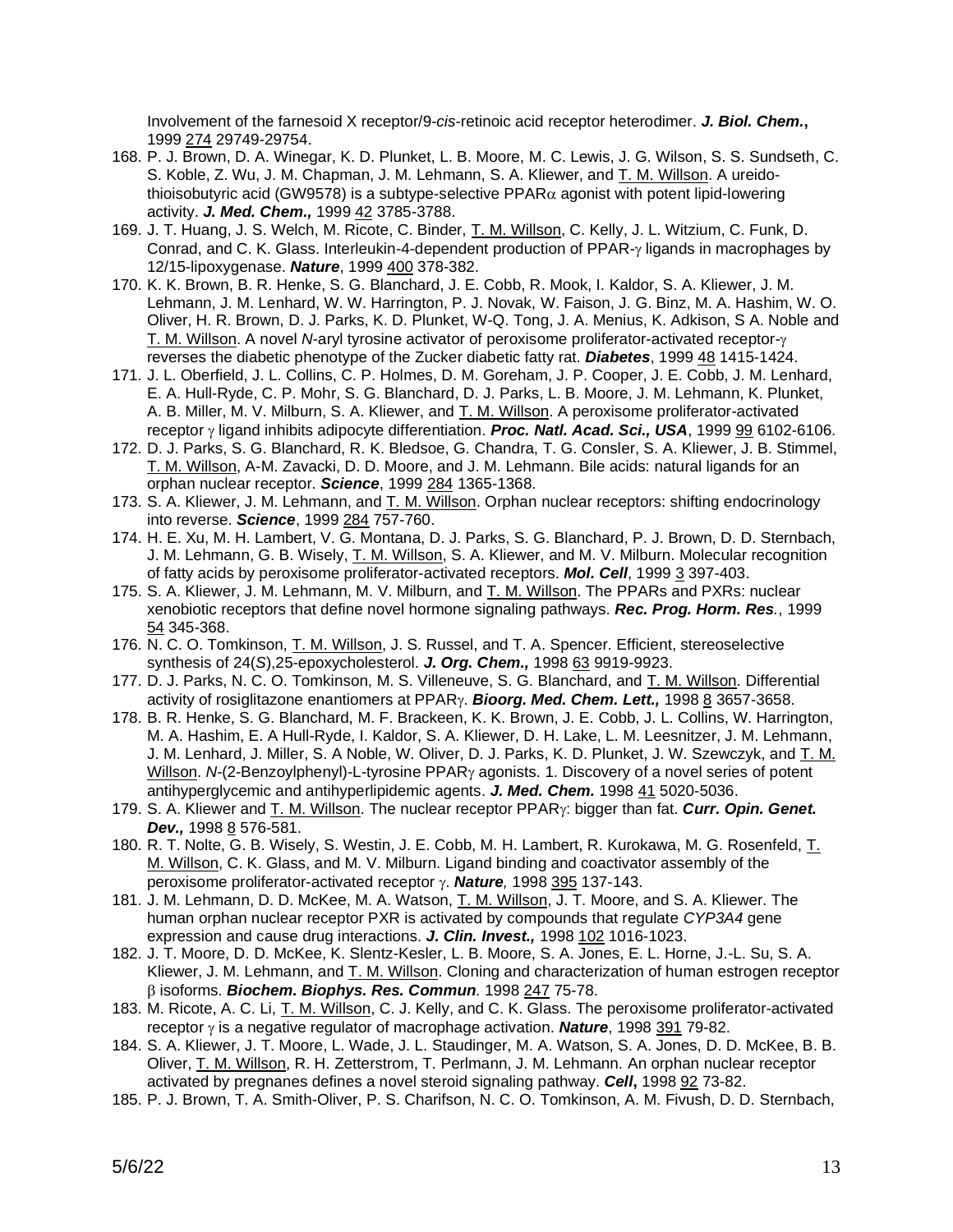L. E. Wade, L. Orband-Miller, D. J. Parks, S. G. Blanchard, S. A. Kliewer, J. M. Lehmann, and T. M. Willson. Identification of peroxisome proliferator activated receptor ligands from a biased chemical library. *Chem. Biol.*, 1997 4 909-918.

- 186. M. Fivush and T. M. Willson. AMEBA: an acid sensitive resin for solid phase synthesis. *Tetrahedron Lett.***,** 1997 38 7151-7154.
- 187. N. C. O. Tomkinson, A. M. Sefler, K. D. Plunket, S. G. Blanchard, D. J. Parks, and T. M. Willson. Solid-phase synthesis of hybrid thiazolidinedione-fatty acid PPAR<sub>Y</sub> ligands. *Bioorg. Med. Chem. Lett.*, 1997 7 2491-2496.
- 188. T. M. Willson, J. D. Norris, I. Asplan, P. Baer, H. R. Brown, S. A. Jones, B. Henke, H. Sauls, S. Wolfe, D. Morris, and D. P. McDonnell. Dissection of the mechanism of action of GW 5638, a novel estrogen receptor ligand provides insights into the role of ER in bone. *Endocrinology*, 1997 138 3901-3911.
- 189. T. M. Willson and W. Wahli. Peroxisome proliferator-activated receptor agonists. *Curr. Opin. Chem. Biol.*, 1997 1 235-241.
- 190. P. J. Brown, K. P. Hurley, L. W. Stuart, and T. M. Willson. Generation of secondary alkyl amines on solid support by borane reduction: application to the parallel synthesis of PPAR ligands. *Synthesis***,** 1997 778-782.
- 191. F. C. S. Eng, H. S. Lee, J. Ferrara, T. M. Willson, and J. H. White. Probing the structure and function of the estrogen receptor ligand binding domain by gain of function analysis of mutants with altered transactivation characteristics. *Mol. Cell. Biol.***,** 1997 17 4644-4653.
- 192. B. R. Henke, C. J. Aquino, L. S. Birkemo, D. K. Croom, R. W. Dougherty Jr., G. N. Ervin, M. K. Grizzle, G. C. Hirst, M. K. James, M. F. Johnson, K. L. Queen, R. G. Sherrill, E. E. Sugg, E. M. Suh, J. W. Szewczyk, R. J. Unwalla, J. Yingling, and T. M. Willson. Optimization of 3-[1H-indazol-3 ylmethyl]-1,5-benzodiazepines as potent, orally active CCK-A agonists. *J. Med. Chem.,* 1997 40 2706-2725.
- 193. M. Zavacki, J. M. Lehmann, W. Seol, T. M. Willson, S. A. Kliewer, and D. D. Moore. Activation of the orphan receptor RIP14 by retinoids. *Proc. Natl. Acad. Sci., USA***,** 1997 94 7909-7914.
- 194. S. A. Kliewer, S. S. Sundseth, S. A. Jones, P. J. Brown, G. B. Wisely, C. S. Koble, P. Devchand, W. Wahli, T. M. Willson, J. M. Lenhard, and J. M. Lehmann. Fatty acids and eicosanoids regulate gene expression through direct interactions with peroxisome proliferator-activated receptors  $\alpha$  and  $\gamma$ . *Proc. Natl. Acad. Sci., USA***,** 1997 94 4318-4323.
- 195. G. C. Hirst, K. L. Queen, E. E. Sugg, and T. M. Willson. Conversion of acyclic nonpeptide CCK antagonists into CCK agonists. *Bioorg. Med. Chem. Lett.*, 1997 7 511-514.
- 196. M. A. Lazar, V. Giguere, D. D. Moore, and T. M. Willson. Do orphan receptors have ligands?: A debate. *HMS Beagle*, 1997 1 (3). http://biomednet.com/hmsbeagle/ 1997/03/cutedge/overview.htm
- 197. J. M. Lehmann, S. A. Kliewer, L. B. Moore, T. A. Smith-Oliver, B. B. Oliver, J. L. Su, S. S. Sundseth, D. A. Winegar, D. E. Blanchard, T. A. Spencer, and T. M. Willson. Activation of the nuclear receptor LXR by oxysterols defines a new hormone response pathway. *J. Biol. Chem.*, 1997 272 3137-3140.
- 198. T. M. Willson, J. M. Lehmann, and S. A. Kliewer. Discovery of ligands for the nuclear peroxisome proliferator-activated receptors. *Ann. N. Y. Acad. Sci.***,** 1996 108 276-283.
- 199. G. C. Hirst, C. Aquino, L. Birkemo, D. K. Croom, M. Dezube, R. W. Dougherty Jr., G. N. Ervin, M. K. Grizzle, B. Henke, M. K. James, M. F. Johnson, T. Momtahen, K. L. Queen, R. G. Sherrill, J. Szewczyk, T. M. Willson, and E. E. Sugg. Discovery of 1,5-benzodiazepines with peripheral cholecystokinin (CCK-A) receptor agonist activity (II): optimization of the C3 amino substituent. *J. Med. Chem.*, 1996 39 5236-5245.
- 200. T. M. Willson, B. R. Henke, T. M. Momtahen, P. L. Myers, E. E. Sugg, R. J. Unwalla, D. K. Croom, R. W. Dougherty, M. K. Grizzle, M. F. Johnson, K. L. Queen, T. J. Rimele, J. D. Yingling, and M. K. James. 3-[2-(*N*-Phenylacetamide)]-1,5-benzodiazepines: orally active, binding selective CCK-A agonists. *J. Med. Chem.***,** 1996 39 3030-3034.
- 201. B. R. Henke, T. M. Willson, E. E. Sugg, D. K. Croom, R. W. Dougherty Jr., K. L. Queen, L. S. Birkemo, G. N. Ervin, M. K. Grizzle, M. F. Johnson, and M. K. James. 3-[1H-Indazol-3-ylmethyl]-1,5 benzodiazepines: CCK-A agonists which demonstrate oral activity as satiety agents. *J. Med. Chem.*, 1996 39 2655-2658.
- 202. T. M. Willson, B. R. Henke, T. M. Momtahen, D. T. Garrison, L. B. Moore, N. G. Geddie, and P. G. Baer. Bone targeted drugs 2. Synthesis of estrogens with hydroxyapatite affinity. *Bioorg. Med. Chem. Lett.***,** 1996 6 1047-1050.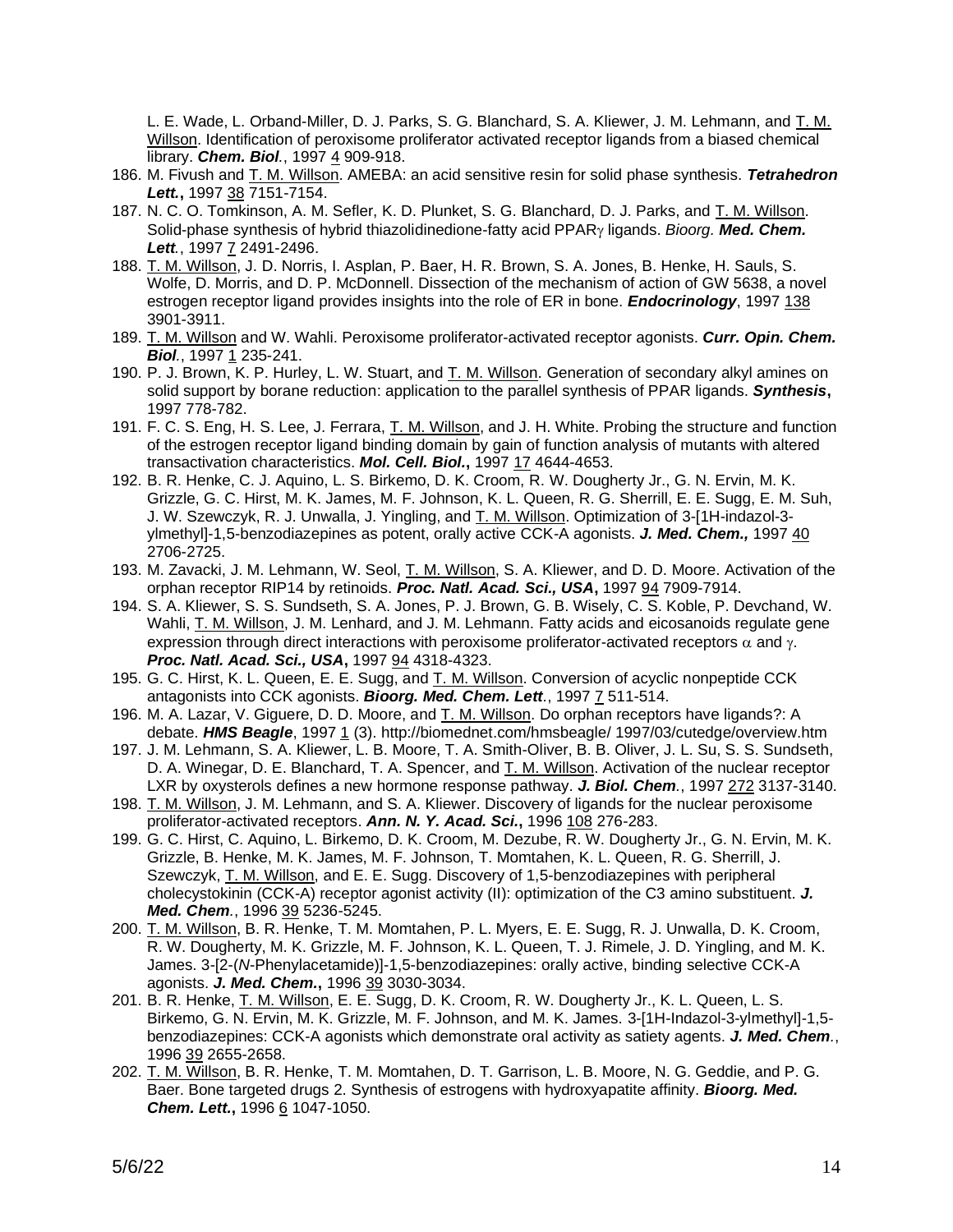- 203. T. M. Willson, P. S. Charifson, A. D. Baxter, and N. G. Geddie. Bone targeted drugs 1. Identification of heterocycles with hydroxyapatite affinity. *Bioorg. Med. Chem. Lett.***,** 1996 6 1043-1046.
- 204. T. M. Willson, J. E. Cobb, D. J. Cowan, R. W. Wiethe, I. D. Correa, S. R. Prakash, K. D. Beck, L. B. Moore, S. A. Kliewer, and J. M. Lehmann. The structure activity relationship between peroxisome proliferator-activated receptor  $\gamma$  agonism and the antihyperglycemic activity of thiazolidinediones.  $J$ . *Med. Chem.*, 1996, 39 665-668.
- 205. S. A. Kliewer, J. M. Lenhard, T. M. Willson, I. Patel, D. C. Morris, and J. M. Lehmann. A prostaglandin J metabolite binds peroxisome proliferator-activated receptor  $\gamma$  and promotes adipocyte differentiation. *Cell*, 1995 83 813-819.
- 206. J. M. Lehmann, L. B. Moore, T. A. Smith-Oliver, W. O. Wilkison, T. M. Willson, and S. A. Kliewer. An antidiabetic thiazolidinedione is a high affinity ligand for peroxisome proliferator-activated receptor  $\gamma$ (PPAR). *J. Biol. Chem.***,** 1995 270 12953-12956.
- 207. T. M. Willson, B. R. Henke, T. M. Momtahen, P. S. Charifson, K. W. Batchelor, D. B. Lubahn, L. B. Moore, B. B. Oliver, H. R. Sauls, J. A. Triantafillou, S. G. Wolfe, and P. G. Baer. 3-[4-(1,2-Diphenylbut-1-enyl)-phenyl]-acrylic acid: a non-steroidal estrogen with functional selectivity for bone over uterus in rats. *J. Med. Chem.,* 1994 37 1550-1552.
- 208. D. G. H. Livermoore, R. C. Bethell, N. Cammack, A. P. Handcock, M. M. Hann, D. V. S. Green, R. B. Lamont, S. A. Noble, D. C. Orr, J. J. Payne, M. V. J. Ramsay, A. H. Shingler, C. Smith, R. Storer, C. Williamson, and T. M. Willson, Synthesis and anti-HIV-I activity in a series of imidazo[1,5b]pyridazines. *J. Med. Chem.,* 1993 36 3784-3794.
- 209. G. A. Showell, R. Baker, S. Connolly, R. J. Snow, I. Stansfield, T. Willson, R. J. Hargreaves, K. Woodford, S. Patel, and S. B. Freedman. L-696,986: a functionally selective and potent muscarinic M1 receptor partial agonist. *Med. Chem. Res.,* 1993 3 171-177.
- 210. L. J. Street, R. Baker, T. Book, A. J. Reeve, J. Saunders, T. Willson, R. S. Marwood, S. Patel, and S. B. Freedman. Synthesis and muscarinic activity of quinuclidinyl- and (1-azanorbornyl)pyrazine derivatives. *J. Med. Chem.,* 1992 35 295-305.
- 211. T. M. Willson, J. Amburgey, and S. E. Denmark. Synthesis of  $\alpha$  and  $\beta$ -branched ethers from alcohols by reaction of acetals with Grignard reagents: synthesis of isopropyl and isobutyl ethers of (1S\*,2R\*S\*,4R\*)-6-methylenebicyclo[2.2.2]octan-2-ol. *J. Chem. Soc., Perkin Trans. 1,* 1991 2899- 2906.
- 212. J. Krzysztof, P. Kocienski, S. Marczak, and T. Willson. A synthesis of (+)-pederin, the metalated dihydropyran approach. *Tetrahedron Lett.,* 1990 31 3433-3436.
- 213. T. M. Willson, P. Kocienski, K. Jarowicki, K. Isaac, P. M. Hitchcock, A. Faller, and S. F. Campbell. Studies related to the synthesis of  $(\pm)$ -pederin. Part 2. Synthesis of pederol dibenzoate and benzoylpedamide. *Tetrahedron,* 1990 46 1767-1782.
- 214. T. M. Willson, P. Kocienski, K. Jarowicki, K. Isaac, A. Faller, S. F. Campbell, and J. Bordner. Studies related to the synthesis of (±)-pederin. Part 1. Synthesis of ethyl pederate and benzoylselenopederic acid. *Tetrahedron,* 1990 46 1757-1767.
- 215. S. E. Denmark, T. M. Willson, and N. G. Almstead. The origin of stereoselective opening of chiral dioxane and dioxolane acetals: solution structure of their Lewis acid complexes. *J. Am. Chem. Soc.,*  1989 111 9258-9260.
- 216. S. E. Denmark and T. M. Willson. Mechanistic and stereochemical divergence in the allylsilaneacetal addition reaction. *J. Am. Chem. Soc.,* 1989 111 3475-3476.
- 217. S. E. Denmark and T. M. Willson. Studies on the mechanism of allylmetal-acetal additions. *NATO ASI Ser., Ser. C,* 1989 289 247-263.
- 218. S. E. Denmark, E. J. Weber, T. M. Wilson, and T. M. Willson. Stereochemical and spectroscopic studies on the reaction of allylstannanes with aldehydes. *Tetrahedron,* 1989 45 1053-1065.
- 219. S. E. Denmark, T. Wilson, and  $\underline{T}$ . M. Willson. On the Lewis acid-induced addition of allylstannanes to aldehydes: a spectroscopic investigation. *J. Am. Chem. Soc.,* 1988 110 984-986.
- 220. T. Willson, P. Kocienski, A. Faller, and S. Campbell. The total synthesis of (±)-pederin. *J. Chem. Soc., Chem. Commun.,* 1987 106-108.
- 221. P. Kocienski and T. M. Willson. Synthetic approaches to pederin. A synthesis of (±)-benzoylpedamide. *J. Chem. Soc., Chem. Commun.,* 1984 1011-1012.

## **Book Chapters**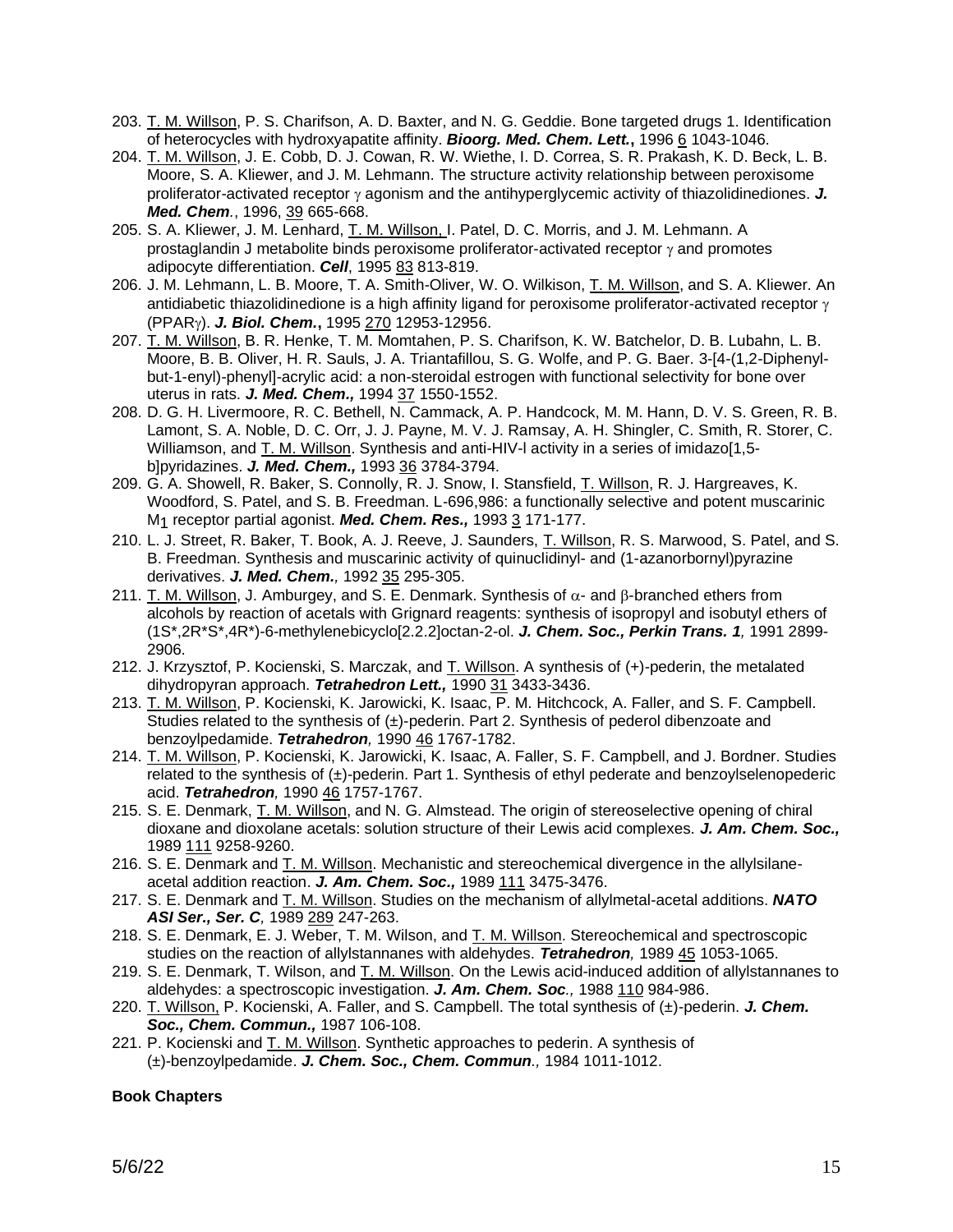- 1. S. A. Kliewer and T. M. Willson. Identification of ligands for orphan nuclear receptors, in *Handbook of Cell Signaling***.** *Vol. 3***.** Ed. R. A. Bradshaw and E. A. Dennis, Elsevier, San Diego, CA, 2004, p. 53-55.
- 2. T. M. Willson, M. H. Lambert, and H. E. Xu. Design, structure, and function of novel PPAR ligands, in *Peroxisome Proliferator Activated Receptors: from Basic Science to Clinical Applications***.** Ed. J.-C. Fruchart, A. M. Gotto, Jr., R. Paoletti, B. Steals, and A. L. Catapano, Kluwer Academic Publications, Dordrecht, The Netherlands, 2002, p. 5-8.
- 3. W. Oliver, Jr., D. Sternbach, B, Hansen, and T. Willson. Pharmacology of a selective peroxisome proliferator-activated receptor  $\delta$  agonist, GW501516, in obese dyslipidemic primates, in *Peroxisome Proliferator Activated Receptors: from Basic Science to Clinical Applications***.** Ed. J.-C. Fruchart, A. M. Gotto, Jr., R. Paoletti, B. Steals, and A. L. Catapano, Kluwer Academic Publications, Dordrecht, The Netherlands, 2002, p. 131-134.
- 4. E. Hunt, N. Pearson, T. M. Willson, and A. Takle. Intracellular targets, in *Medicinal Chemistry (2nd Edition)*. Ed. F. D. King, Royal Society of Chemistry, Cambridge, UK, 2002, p. 42-63.
- 5. J. T. Moore, T. M. Willson, and S. A. Kliewer. The physiological role of prenane-X-receptor (PXR) in xenobiotic and bile acid homeostasis, in *Comprehensive Toxicology***.** *Volume 14: Cellular and Molecular Toxicology.* Ed. J. P. Vanden Heuvel, G. H. Perdew, W. B. Mattes, and W. F. Greenlee, Elsevier Science, New York, NY, 2002, p. 159-172.
- 6. T. M. Willson. Chemistry: structure and function relationships, in *Estrogens Antiestrogens.* Ed. R. Lindsay, D. W. Dempster, and V. C. Jordan, Lippincott-Raven, Philadelphia, PA, 1997, p. 21-28.
- 7. P. Kocienski, K. Jarowicki, S. Marczak, and T. M. Willson. Three and one-half approaches to the synthesis of pederin, in *Strategies and Tactics in Organic Synthesis.* Ed. T. Lindberg. Academic Press, San Diego, CA. 1991, p. 199-236

## **Patents and Patent Applications**

| Palents and Palent Applications |                                                                                                                                                       |
|---------------------------------|-------------------------------------------------------------------------------------------------------------------------------------------------------|
| US 8221991                      | Orphan nuclear receptor (PXR)                                                                                                                         |
| US 698712                       | Composition and methods for hepatoprotection and treatment of cholestasis                                                                             |
| US 6984650                      | Use of FXR ligands                                                                                                                                    |
| US 6710063                      | Activators of PPAR delta.                                                                                                                             |
|                                 | WO 2004009091 Purine derivatives as liver x receptor agonists.                                                                                        |
|                                 | US 20030203939 Compositions and methods for hepatoprotection and treatment of cholestasis.                                                            |
| WO 02/94865                     | Nonhuman pregnane x receptor sequences for use in comparative pharmacology.                                                                           |
| WO 02/70011                     | Treatment regimes (use of PPAR delta agonists)                                                                                                        |
| WO 02/61089                     | Crystallized HNF4 $\gamma$ ligand binding domain polypeptide and screening methods.                                                                   |
| WO 02/24632                     | Chemical compounds (LXR agonists).                                                                                                                    |
| WO 01/97856<br>screening.       | Orphan nuclear receptor binding CYP3A4 promoter for drug                                                                                              |
| WO 01/00603                     | Thiazole and oxazole derivatives and their pharmaceutical use.                                                                                        |
| WO 00/55118<br>compounds.       | Novel nitroaryl amides as nuclear receptor arylating                                                                                                  |
| WO 00/37077                     | Assays for ligands for nuclear receptors using peptide sequences.                                                                                     |
| WO 00/27832                     | Preparation of 4-oxothiazole-5-acetamides as PPAR <sub>Y</sub> receptor antagonists.                                                                  |
| WO 00/23407                     | Chemical compounds as selective activators of PPAR alpha.                                                                                             |
| WO 00/08002                     | Substituted oxazoles and thiazoles derivatives as hPPAR gamma and hPPAR alpha<br>activators.                                                          |
| GB 2335597                      | Stereoisomers of troglitazone in the treatment of diabetes                                                                                            |
| WO 99/48915                     | Orphan nuclear receptor binding CYP promoter for drug screening.                                                                                      |
| <b>US 5902726</b>               | Activators of the nuclear orphan receptor peroxisome proliferator-activated receptor<br>gamma for treatment of diabetes and cardiovascular disorders. |
| WO 99/07668                     | Preparation of non-steroidal ligands as estrogen agonists.                                                                                            |
| <b>US 5795887</b>               | Method of inducing cholecystokinin agonist activity using 1,4                                                                                         |
|                                 | benzodiazepine compounds.                                                                                                                             |
| <b>US 5681835</b>               | Non-steroidal ligands for the estrogen receptor.                                                                                                      |
| WO 97/36579                     | Use of agonists of the peroxisome proliferator activated receptor alpha for treating<br>obesity.                                                      |
| WO 97/31907                     | Substituted 4-hydroxy-phenylalcanoic acid derivatives with agonist activity to PPAR-                                                                  |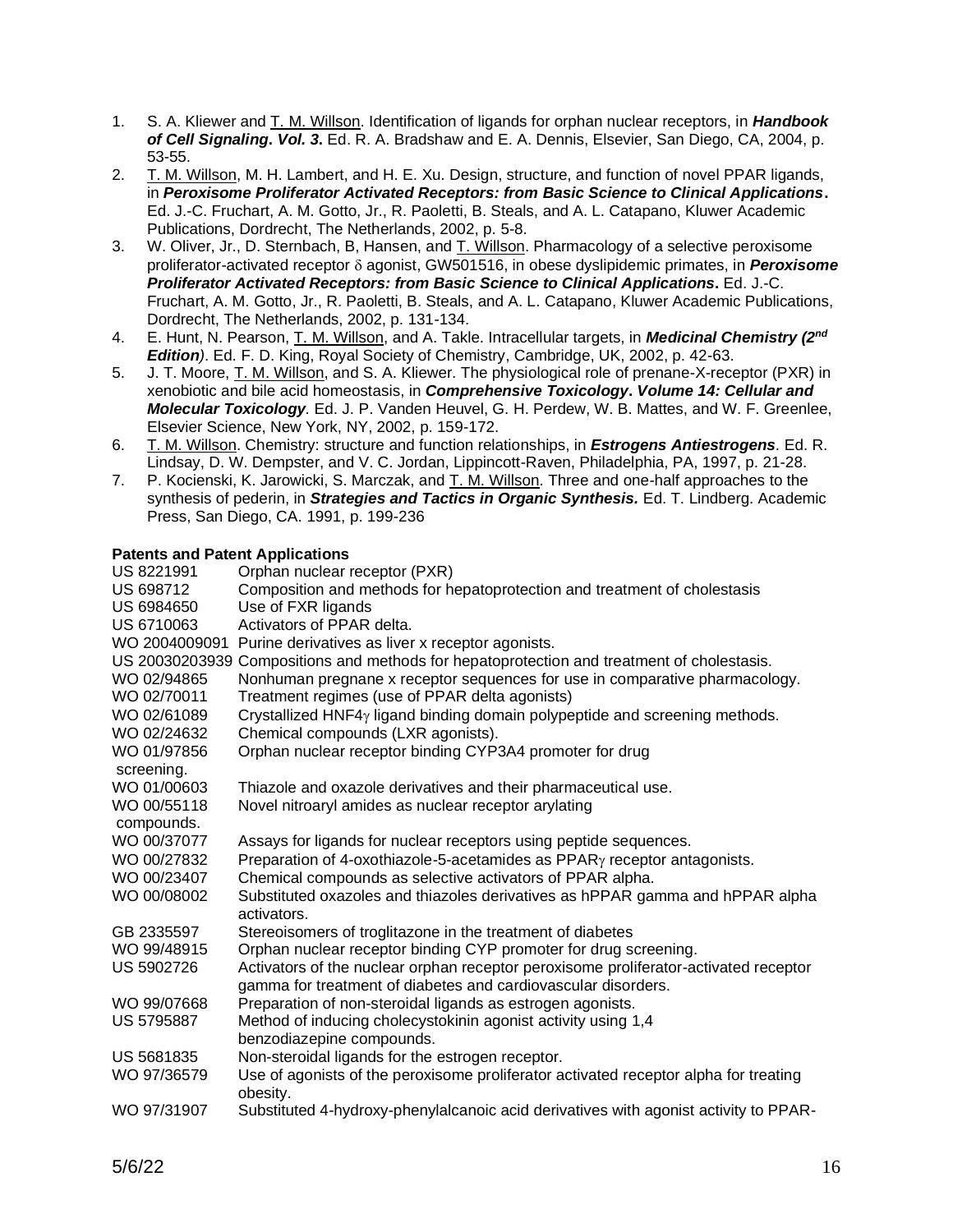| WO 96/11940 | Preparation of (acylamino) acetamide derivatives with agonist activity for CCK-A                                      |
|-------------|-----------------------------------------------------------------------------------------------------------------------|
|             | receptors.                                                                                                            |
| WO 95/28391 | CCK or gastrin modulating 1,5-benzodiazepine derivatives.                                                             |
| WO 95/28399 | A method of inducing cholecystokinin agonist activity using 1,4-benzodiaepine<br>compounds.                           |
| US 5346906  | Substituted pyridines, their preparation, formulations, and use in dementia.                                          |
| EP 412798   | Preparation of substituted pyridylguinuclidines and their analogs, formulations, and use<br>in treatment of dementia. |
|             |                                                                                                                       |

# **GRANTS**

## **Ongoing Support**

NC Policy COVID-19 Collaboratory Award (PI: Willson) 7/1/20 - 12/30/20 Rapidly Emerging Antiviral Drug Discovery Initiative (READDI)

Development of orally active CSNK2 inhibitors as a potential host directed therapy for treatment of COVID-19. CSNK2 inhibitors will be optimized for potency as inhibitors of viral replication and to improve pharmacokinetic properties to enable administration on animal models of COVID-19.

Agora Open Science Foundation (PI: Willson)  $7/1/20 - 12/30/20$ Chemical Probes of the WDR41-C9ORF72-SMARC8 complex to enable discovery of therapies for Frontotemporal Dementia

Identification of a small molecule ligands for WDR41 and development of chemical biology reagents to probe the role of WDR41 in neurodegeneration.

## Takeda COVID-19 grant (PI: Willson) 7/1/20 – 6/30/22

gamma.

*Identification of kinase inhibitors as therapies for SARS CoV 2 and future pandemic viruses* The project will create a tool box of host-acting kinase inhibitors that target cellular mechanisms essential for the replication or pathogenesis of coronavirus clades, and that can be "pulled off the shelf" not only for SARS-CoV-2, but also for the next potential pandemic caused by a related coronavirus.

1U24DK116204-01 (PI: Johnson) 09/15/17 – 08/31/23

*Illuminating Function of the Understudied Druggable Kinome* A multi-PI grant to fund a Kinase Data and Resource Generation Center that will generate small molecule inhibitors and cell-based assays for 160 poorly studied dark kinases. Role: Co-I

W81XWH810064 (PI: McDonnell) 06/15/18 – 06/14/22

*Cancer cell intrinsic and extrinsic actions of steroid hormones in breast tumors* Subaward 3130816 of a DOD Innovator's Award to Dr. McDonnell. The goal of the project is to identify new estrogen receptor antagonists for breast cancer that do not disrupt the immune system.

Role: Co-I

A19-0753-001 (PI: Willson) 09/30/18 – 6/30/20 *Structural Genomics Consortium Funding Award* Funding to support the operation of the US site of the SGC Role: PI

No Number (PI: Willson) 09/30/2018 – 8/31/2020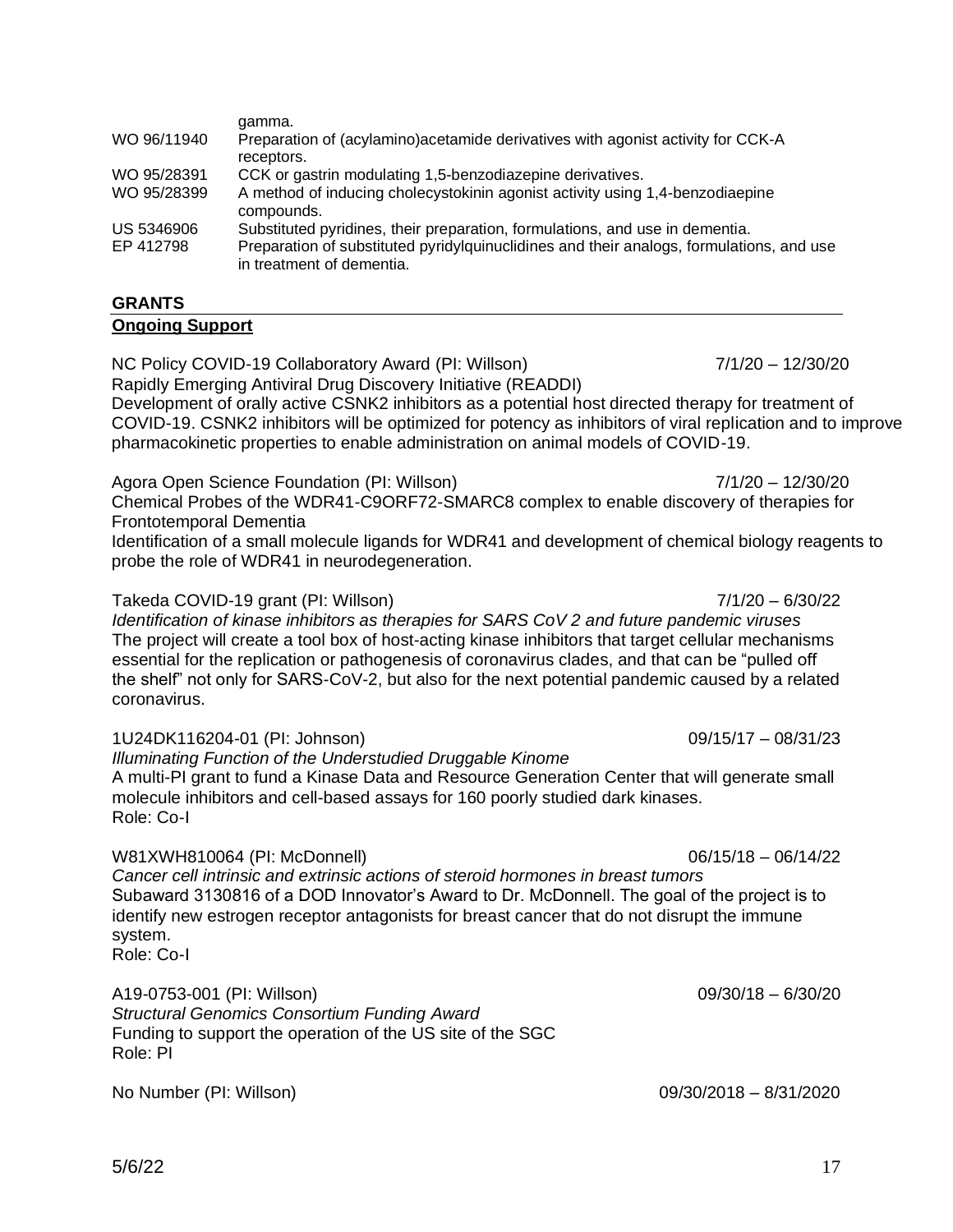*Replenishing supply of Kinase Inhibitors to the Core Kinase Chemogenomic Set (KCGS)* These funds will be used to resynthesize mg quantites of the kinase inhibitors that comprise the Kinase Chemogenomic Set (KCGS). The stocks are used to create the KCGS plates for distribution to the scientific community. Role: PI

## U54AG065187-01 (PI: Levey) 09/01/19 – 08/31/2024

*Open Drug Discovery Center for Alzheimer's Disease* The overarching goal of this program is to develop and openly distribute the experimental tools necessary for the academic research community to test a wide range of therapeutic hypotheses for Alzheimer's disease (AD). Open drug discovery medicinal chemistry will be performed collaboratively by the SGC-UNC and the UNC CICBDD. Role: Co-I

R01 AI152092-01 (PI: Chibale) 04/01/20 – 03/31/2024 *Repurposing kinase inhibitor chemotypes as antimalarials* The objective of this subaward is to identify kinase targets with antiplasmodial activity for treatment of malaria. Role: Co-I

#### **Completed Research Support**

Fred Eshelman Gift Trust (PI: Willson) 07/01/17 – 06/30/20 *The SGC-UNC: A Center for Open and Collaborative Target Discovery* The goal of this project is to promote innovation in drug discovery through open sharing of research, material, and data for the protein kinases Role: PI

The UNC Eshelman Institute for Innovation Tier 4 (PI: Willson) 10/01/15 – 9/30/17 *The SGC-UNC: A Center for Open and Collaborative Target Discovery* This grant supports the creation of the first SGC site in the US. The primary goal of the SGC-UNC is to promote innovation in drug discovery through open sharing of research tools and data for the understudied protein kinases Role: PI

Lineberger Comprehensive Cancer Center (PI: Willson) 07/21/15 – 6/30/17 *The SGC-UNC: A Center for Open and Collaborative Target Discovery* Start-up grant for the SGC-UNC laboratory to support hiring of personnel to conduct and support research and operating costs. Role: PI

PharmAlliance Tier 1 Travel Grant (PI: Willson) 07/01/17 – 11/30/17 To support meetings between scientists from the UNC Eshelman School of Pharmacy and the UCL School of Pharmacy, London to identify collaborative opportunities to develop research tools for kinases. Role: PI

PharmAlliance Tier A (PI: Axtman) 01/04/17 – 01/03/18 *Pilot studies to establish a UCL/UNC kinase drug discovery platform* To support screening of kinase inhibitors in human disease-relevant assays Role: Co-I